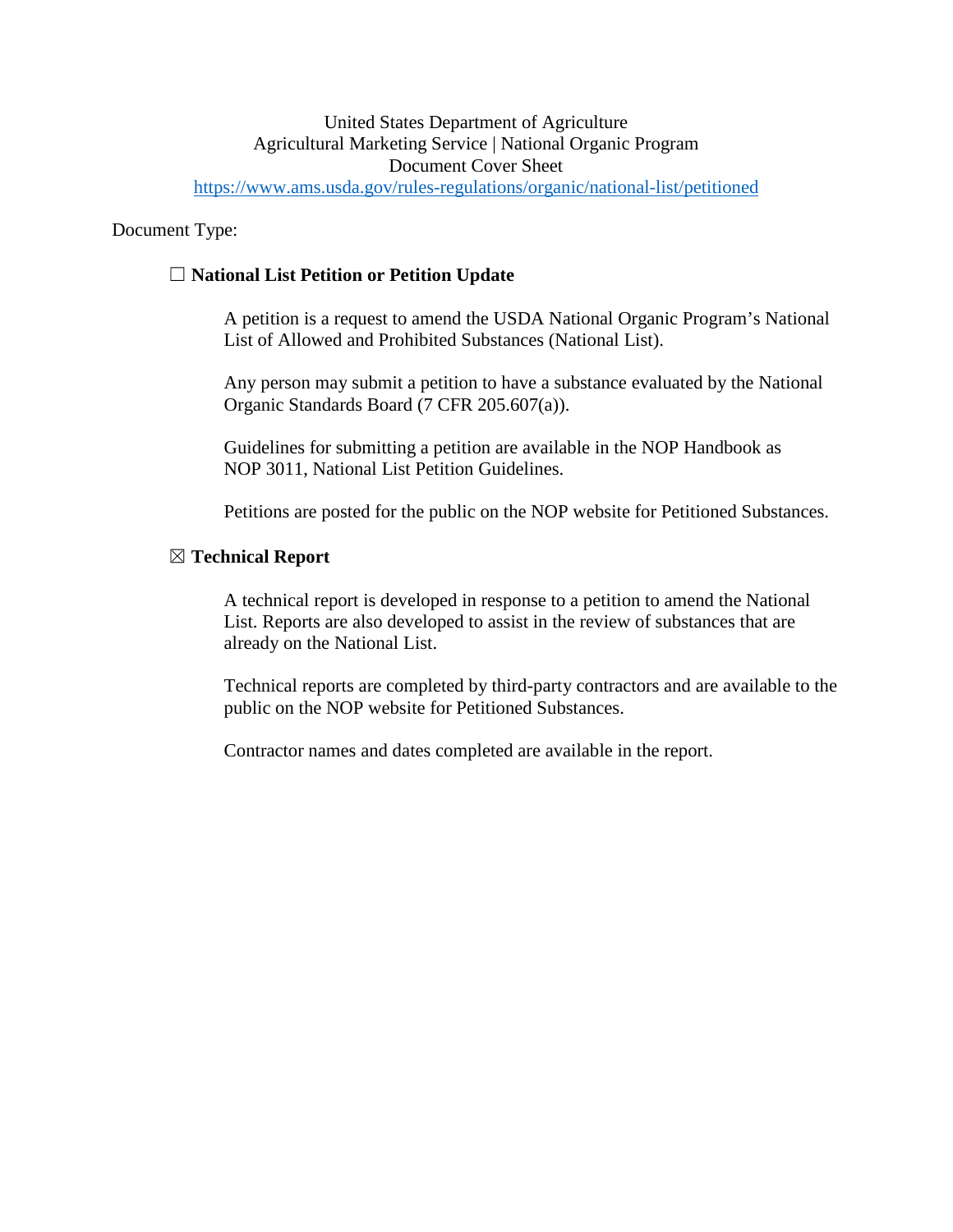# **Ammonium Citrate**

**Crops**

| 2                                                  |    | <b>Identification of Petitioned Substance</b> |
|----------------------------------------------------|----|-----------------------------------------------|
| 3                                                  |    |                                               |
| <b>Chemical Names:</b><br>4                        | 19 | <b>Trade Names:</b>                           |
| Ammonium Citrate<br>5.                             | 20 | N/A                                           |
| Citric Acid Triammonium Salt<br>6                  | 21 |                                               |
| Ammonium Citrate Tribasic<br>7                     |    | <b>CAS Numbers:</b>                           |
| Ammonium Citrate Dibasic<br>8                      |    | 3458-72-8                                     |
| Ammonium Citrate Monobasic<br>9                    |    | 3012-65-5                                     |
| Citric Acid Triamine<br>10                         |    | 7632-50-0                                     |
| 1,2,3-Propanetricarboxylic acid, 2-hydroxy-,<br>11 |    |                                               |
| ammonium salt<br>12                                |    | <b>Other Codes:</b>                           |
| 13<br>Ammonium Hydrogencitrate                     |    | EC No. 222-394-5                              |
| 14                                                 |    | EC No. 221-146-3                              |
| <b>Other Name:</b><br>15                           |    | EC No. 231-560-6                              |
| Citro Triamine<br>16                               |    | UN No. 3077                                   |
| Ammonium Salt of Citric Acid<br>17                 |    |                                               |
| 18                                                 |    |                                               |
| 22                                                 |    |                                               |
| 23                                                 |    | <b>Summary of Petitioned Use</b>              |

 The petitioners are requesting to add ammonium citrate, the salt resulting from the neutralization of citric acid with ammonia, as a chelating agent to 7 CFR 205.601 as a "synthetic substance allowed for use in organic crop production."

 29 Ammonium citrate acts as a chelating agent for inorganic metal micronutrients ( $Mn^{2+}$ ,  $Zn^{2+}$ ,  $Fe^{2+}/3+$ ,  $Cu^{2+}$ ) to increase their bioavailability and enhance their water solubility, specifically in alkaline (high pH) soils. The petitioned use of the substance is as a micronutrient chelate rather than as the ammonium citrate salt. In this instance the final compound will be a salt composed of a cationic (positively charged) micronutrient and the anionic (negatively charged) citrate ion. The chelated form of the micronutrient (the micronutrient salt described above) increases the solubility and bioavailability of the nutrients, which are essential for the proper growth and functioning of plant systems. 

#### **Characterization of Petitioned Substance**

#### **Composition of the Substance:**

 Ammonium citrate is a salt that is produced by neutralizing citric acid with ammonia. This produces a salt with a 41 ange of possible ammonium ( $NH<sub>4</sub>$ <sup>+</sup>) cations. The range depends on the triacidic (containing three acidic coordination sites) citric acid's degree of neutralization since the citric acid provides the corresponding citrate anion (Kirk-Othmer 1992). There are three forms for ammonium citrate: completely neutralized ammonium citrate tribasic (CAS 3458-72-8), partially neutralized ammonium citrate dibasic (CAS 3012-65-5), and monobasic (7632-50-0). Both the completely neutralized tribasic and the partially neutralized dibasic can be used as chelating agents. The monobasic form is unable to act as a chelating agent due to the presence of only a single coordination 47 site (COO<sup>-</sup> from the neutralized acid). Therefore, the monobasic form of ammonium citrate will not be discussed further in this petition. 

- The tribasic form of ammonium citrate is commercially available as white or colorless crystals in 95–99% purity
- (Sigma-Aldrich 2016). The substance is produced from the complete neutralization reaction shown below in
- Equation 1 (Kirk-Othmer 1992).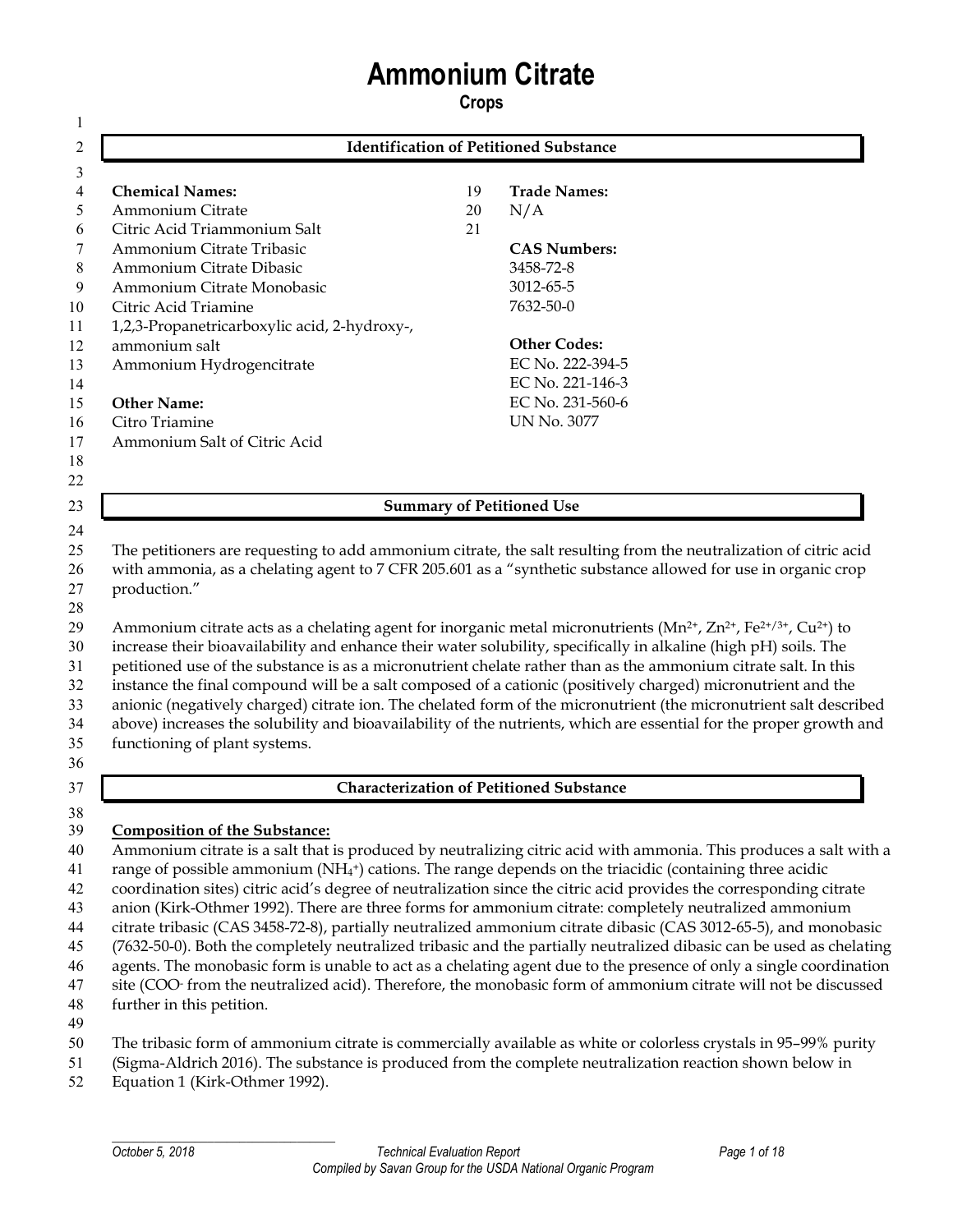

#### **Equation 1**

54

58

#### 55 The dibasic form of ammonium citrate is commercially available as white or colorless crystals in 95–99% purity

- 56 (Sigma-Aldrich 2018). The substance is produced from the incomplete neutralization reaction shown below in
- 57 Equation 2 (Kirk-Othmer 1992).



# **Equation 2** <sup>59</sup>

60

#### 61 **Source or Origin of the Substance:**

62 Ammonium citrate (both tribasic and dibasic forms) is produced by the neutralization of citric acid with

63 ammonia (shown above in Equations 1 and 2) (Kirk-Othmer 1992). This is a synthetic process, as

- 64 ammonium citrate is not known to occur naturally.
- 65

66 When used as petitioned, the substance will react with an inorganic micronutrient salt  $(MX_2)$ , as shown in

67 Equation 3 (Glusker 1980). This reaction will result in a chelated form of the micronutrient that has increased

68 water solubility, especially in alkaline (high pH) soils. The identity of the inorganic ammonium salt product

69 shown in Equation 3 is dependent on the inorganic micronutrient salt used.



73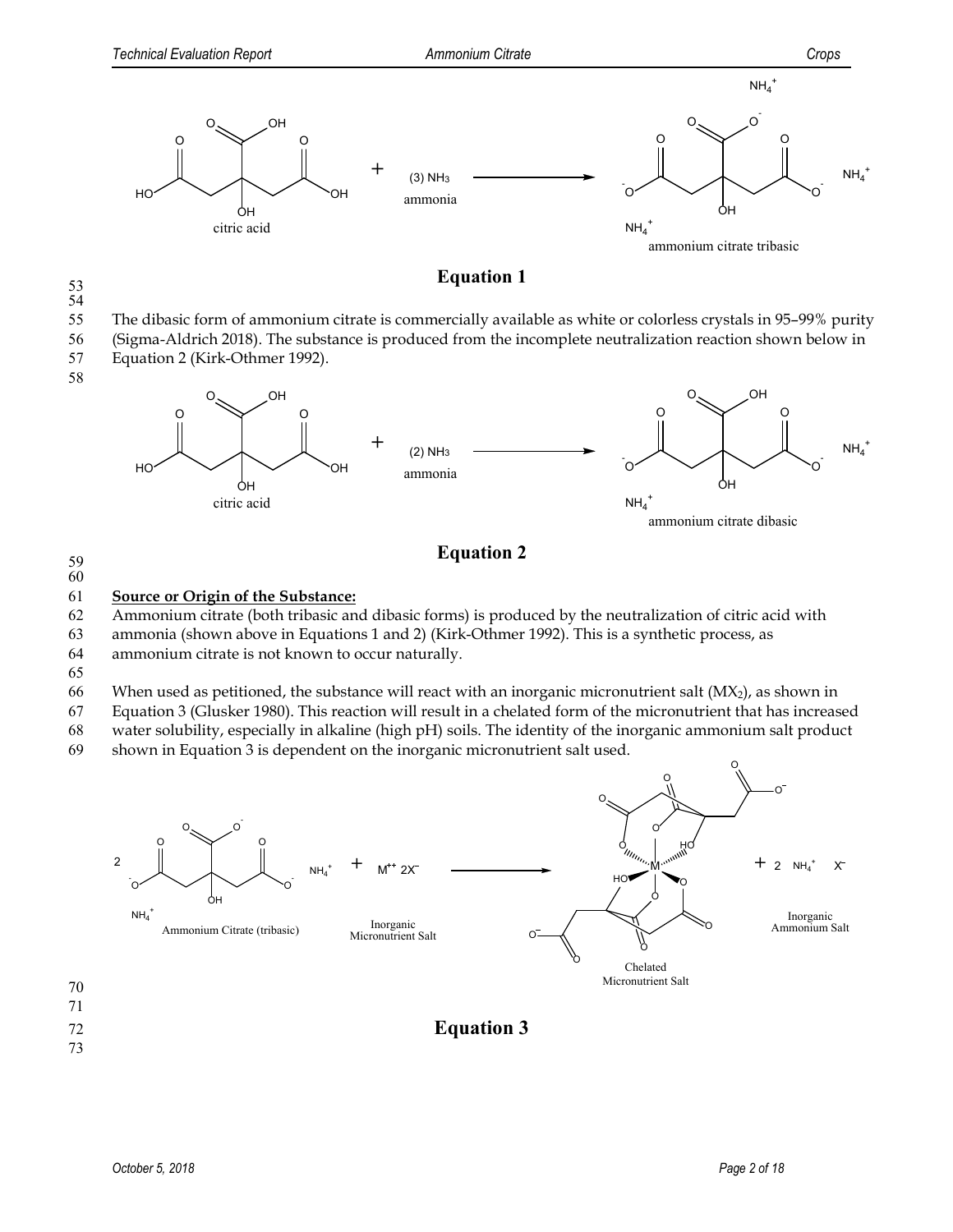#### **Properties of the Substance:**

The properties of the tribasic and dibasic forms of ammonium citrate are summarized in Table 1.

| Table 1. I Topernes of Thillifolitani Chiale |                                                                   |                                  |
|----------------------------------------------|-------------------------------------------------------------------|----------------------------------|
| Properties                                   | Ammonium Citrate Tribasic                                         | Ammonium Citrate Dibasic         |
| CAS No.                                      | 3458-72-8                                                         | 3012-65-5                        |
| Molecular Formula                            | $C_6H_{17}N_3O_7$                                                 | $C_6H_{14}N_2O_7$                |
| Molecular Weight                             | $243.22$ g/mol                                                    | $226.18$ g/mol                   |
| Appearance                                   | White or colorless crystalline                                    | White or colorless crystalline   |
|                                              | solid, white granules                                             | solid, white granules            |
| Melting Point                                | 185 °C (365 °F)                                                   | n/a                              |
| Density                                      | 1 g/cm <sup>3</sup> at 25 $\rm{^{\circ}C}$ (77 $\rm{^{\circ}F}$ ) | $0.4 - 0.6$ g/l (bulk density)   |
| pH                                           | n/a                                                               | 5.12 at $50g/1$ at 20 °C (68 °F) |
| Solubility                                   | Soluble in water and slightly                                     | Soluble in water and alcohol     |
|                                              | soluble in alcohol                                                |                                  |

# **Table 1. Properties of Ammonium Citrate**

Sources: (PubChem 13725959, PubChem 18171, Sigma-Aldrich 2016, Sigma-Aldrich 2018, Hall 1915).

#### 

#### **Specific Uses of the Substance:**

Ammonium citrate is petitioned to be used as a chelating agent for the delivery of micronutrients (e.g.,

 $Mg^{2+}$ ,  $Zn^{2+}$ ,  $Fe^{2+/3+}$ ,  $Cu^{2+}$ ) to crops. Chelating agents, also known as chelators, are defined as having

multiple coordination sites to the same metal center, meaning that one molecule makes attachments

through two or more single bonds to a central atom (usually a metal center; in this report, a micronutrient

85 cation (Mn<sup>2+</sup>, Zn<sup>2+</sup>, Fe<sup>2+/3+</sup>, Cu<sup>2+</sup>)) (IUPAC 1997). Once the chelating agent has formed its multiple bond

attachment to a central atom, the resulting complex is known as a chelate. If both the central atom and

chelating agent are charged (ionic species), the resulting chelate is a metal salt, as all salts consist of

positively charged (cation) and negatively charged (anion) species. Chelates are differentiated from the

 generic term "salt," as they result in an enveloped central atom, changing its reactivity and chemical properties. Micronutrient chelates take advantage of the change in chemical properties, specifically the

increased water solubility because of ammonium citrate, to increase the bioavailability and plant uptake of

the micronutrients.

94 Chelating agents are also referred to as "sequestration agents" or "sequestrants." However, this

nomenclature is only appropriate when the resulting chelation removes a substance either physically or

chemically. This sequestration can occur when strong interactions between the central atom and chelating

agent result in an unreactive chelate (chemical) or when the chelate produces a change in physical

properties of the central atom, reducing its solubility and effectively removing the undesired substance

(physical). The use of ammonium citrate as petitioned is not intended to act as a sequestrant; however,

studies have indicated increased resistance to aluminum toxicity in relation to ammonium citrate through

sequestration, as discussed in more detail in Evaluation Question #8.

Micronutrients are chelated by attachment of a single metal center to a chelating agent (citrate anion) at

multiple coordination sites (IUPAC 1997). The resulting chelate becomes more water soluble, and therefore

more bioavailable, than the naturally occurring metal salts in most soils (Blancquaert et al. 2017, Datir et al.

2010, Grusak et al. 1999, Janmohammadi et al. 2016). The effect of chelation becomes more dramatic in

alkaline and water deficient settings, where the inorganic micronutrient metal cations tend to form low

solubility hydroxide salts (Durrett et al. 2007, Janmohammadi et al. 2016). After chelation happens, the

increased bioavailability of micronutrients provides an efficient system of delivering essential agricultural

nutrition, and is especially powerful for applications in alkaline (high pH), and water deficient soils.

Non-synthetic forms of citric acid are allowed as "chelating agents" for organic production (§205.105 and

NOP 5034-1). However, citric acid itself is not a chelating agent. Citric acid (reactant in Equations 1 and 2)

provides the bulk of the structure for the anion that is able to act as a chelating agent. However, in its

natural state (the state approved for use as a chelating agent), citric acid is unable to bond to metal centers.

116 This inability is due to the lack of carboxylate groups (-COO<sup>-</sup>), which are required for the coordination of

organic acids (citrate). Upon neutralization with a base (ammonia (NH3)), citric acid becomes the anion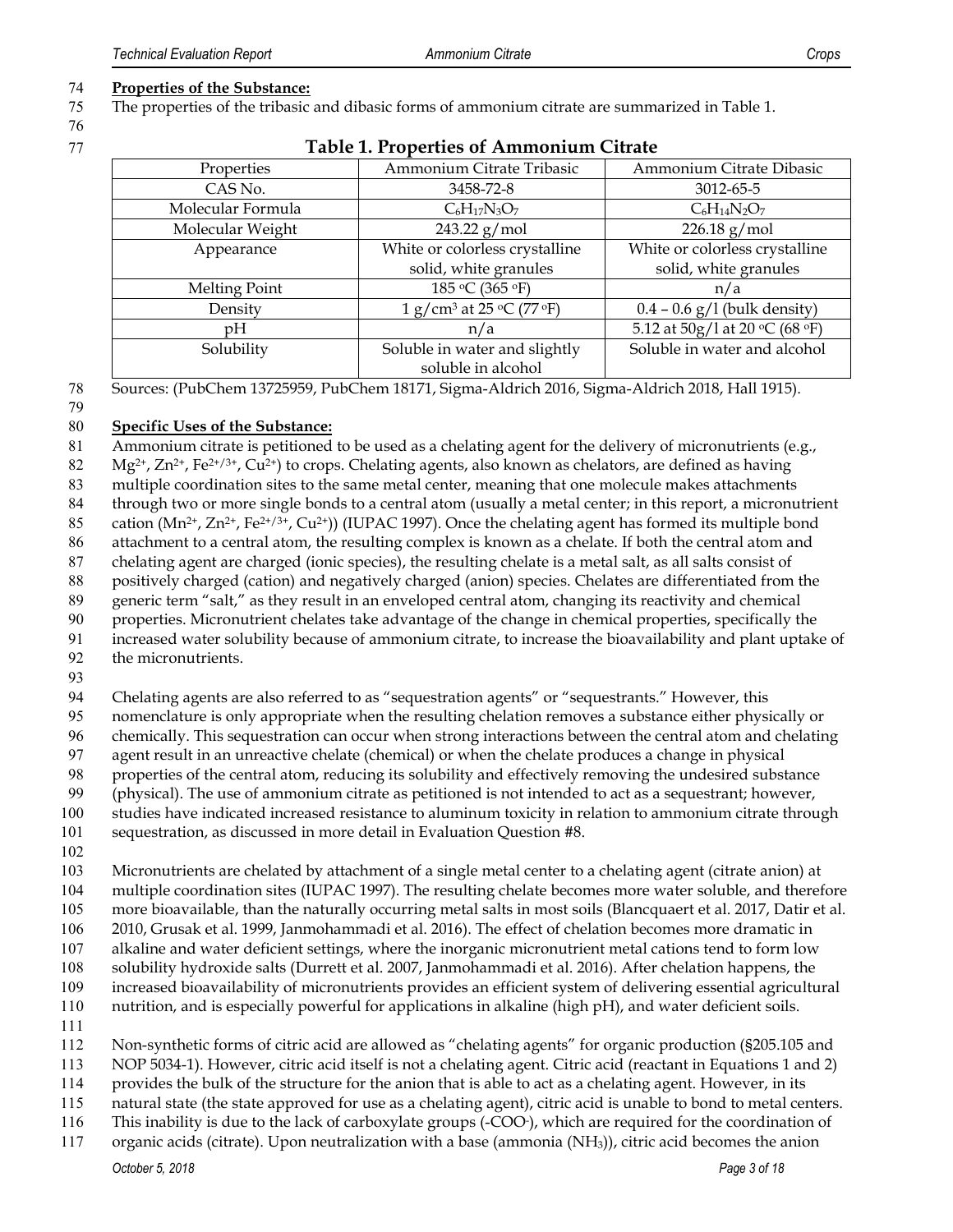- 118 citrate (-COOH converted to -COO-, as shown in Equations 1 and 2), and the negatively charged species
- becomes capable of chelation.
- Ammonium citrate has been approved for use in livestock production, at 21 CFR 582.80, as a "trace mineral added to animal feeds" in the form of iron ammonium citrate.
- **Approved Legal Uses of the Substance:**
- Ammonium citrate has been approved by the Food and Drug Administration (FDA) as a stabilizer
- "prior-sanctioned food ingredient," at 21 CFR 181.29. The FDA has also approved the incorporation of
- ammonium citrate as an "indirect food additive: adhesive and component of coatings," for adhesives at
- §175.105(c), and resinous and polymeric coatings at §175.300(b).
- 
- 130 An iron chelate resulting from the coordination of an iron cation ( $Fe^{2+/3+}$ ) by the tribasic form of
- ammonium citrate (iron ammonium citrate) has been approved by the FDA for use as a "trace mineral
- added to animal feeds," at §582.80, and is also listed as a "food additive permitted in feed and drinking
- water of animals," at §573.560. Iron ammonium citrate has also been approved by the FDA as a component
- of "weight control drug products," at §310.545(b) and as "an anticaking agent in salt for human
- consumption," at §172.430.
- 
- The Environmental Protection Agency (EPA) has listed ammonium citrate dibasic as a hazardous
- substance at 40 CFR 116.4. This citation is pursuant to the identification of the substance that "when
- discharged in any quantity into or upon the navigable waters of the United States or adjoining shorelines
- or the waters of the contiguous zone or in connection with activities under the Outer Continental Shelf
- Lands Act or the Deepwater Port Act of 1974, or which may affect natural resources belonging to,
- appertaining to, or under the exclusive management authority of the United States (including resources
- under the Magnuson Fishery Conservation and Management Act of 1976), present an imminent and
- substantial danger to the public health or welfare, including, but not limited to, fish, shellfish, wildlife,
- shorelines, and beaches," as stated in §311(b)(2)(A) of the Federal Water Pollution Control Act.
- 

# **Action of the Substance:**

- Ammonium citrate acts as a chelating agent that, through multiple bonds to a metallic micronutrient cation
- 149 (e.g.,  $Mn^{2+}$ ,  $Zn^{2+}$ ,  $Fe^{2+/3+}$ ,  $Cu^{2+}$ ), increases the water solubility of the species. These micronutrients are
- important for both proper plant function, and the subsequent nutritional value of the crop
- (Alvarez-Fernandez et al. 2014, Datir et al. 2017, Durrett et al. 2007, Grusak et al. 1999, Wu et al. 2018).
- While all of these cationic micronutrients are required for proper plant function, iron's importance within
- the photosynthetic pathway has made it the most widely studied. Moreover, daily diet iron deficiency
- affects billions of people around the globe in what has come to be known as "hidden hunger" (Blancquaert
- et al. 2017, Tulchinsky 2010).
- 
- 157 Due to iron's ( $Fe^{2+\frac{1}{3}}$ ) importance for both plants and the human population, and the implications for
- 158 similar divalent cation micronutrients ( $Mn^{2+}$ ,  $Zn^{2+}$ , Cu<sup>2+</sup>), iron's bioavailability is a relevant concern. While
- iron is abundant in most types of soils, it is present primarily in the form of iron (III) hydroxides (Fe(OH)3),
- which have low water solubility (Durrett et al. 2007). This low water solubility translates to iron's low
- bioavailability for plant uptake, which becomes a much more dramatic problem in the context of soils with
- high alkalinity or water deficiency (Boiteau et al. 2018, Grusak et al. 1999, Janmohammadi et al. 2016).
- 
- Plants have natural responses to increase the uptake of the essential micronutrients, known commonly as
- Strategy I and Strategy II, both of which include excreting a chelating agent (Grusak et al. 1999). This
- chelating agent sequesters the iron present in the soil and increases the water solubility of the
- micronutrient, which can then be transported to the root and absorbed by the plant. In Strategy I, the
- chelating agent efflux occurs in concert with the release of organic acids, decreasing the pH of the soil
- around the root and making the iron more soluble still (Grusak et al. 1999). While the iron uptake process
- has been intensely studied, it is also thought to be a general mechanism for other essential micronutrients,
- 171 such as  $Cu^{2+}$ , Mn<sup>2+</sup>, and Zn<sup>2+</sup> (Grusak et al. 1999).
-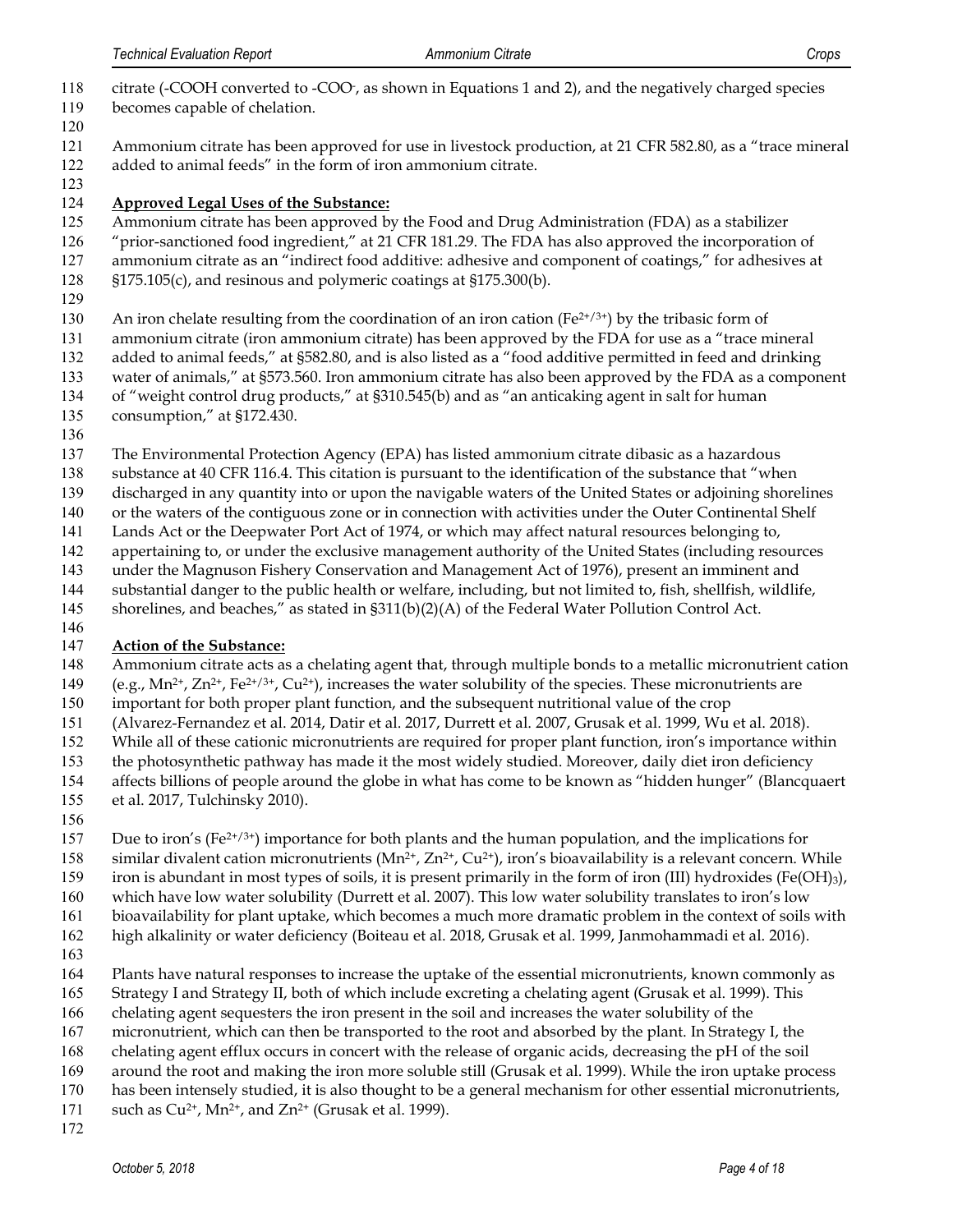Recent studies have also shown how important chelating agents are for translocating micronutrients upon plant uptake. Among these, citrate is thought to be the major chelating agent, and it is responsible for

- nearly all iron translocation within a plant through the xylem (Durrett et al. 2007, Grusak et al. 1999, Wu et
- al. 2018). In fact, studies have shown that high citrate concentrations in plant cells leads to increased plant
- function in iron deficient soils as compared to plants in iron rich environments with low levels of citrate
- (Durrett et al. 2007, Wu et al. 2018).
- 
- The action of the petitioned substance is to provide a similar mechanism for increasing micronutrient
- bioavailability. In these applications, the micronutrient is chelated by ammonium citrate, increasing its
- water solubility and enhancing uptake by crops. Chelation enhances the delivery of these species, catering
- to the micronutrient needs of crops and soil. Moreover, due to the multiple attachment points of the 184 chelating species (citrate), it is not easily displaced by competing, low solubility anions such as OH and
- $CO<sub>3</sub><sup>2</sup>$  (Grusak et al. 1999). This strategy has shown promise in several studies, where chelated
- micronutrients significantly increased crop growth, yield, and quality (Datir et al. 2010, Wu et al. 2018).
- This result is particularly important in areas with limited irrigation, where the chelated micronutrients
- outperformed conventional fertilization programs (Janmohammadi et al. 2016). Because citrate is important
- for translocating micronutrients following plant uptake, the application of citrate-chelated nutrients may
- result in improved plant function as well.
- 

# **Combinations of the Substance:**

As stated in the section titled "Composition of the Substance," ammonium citrate can take monobasic,

dibasic, and tribasic forms, depending on the degree of neutralization of the original citric acid; however,

only the dibasic and tribasic forms are capable of chelation. The degree of neutralization is controlled by

196 the titration process with ammonia  $(NH_3)$  reacting with the citric acid to produce the resultant ammonium

- citrate salt (Hall 1915). Both the dibasic and tribasic varieties are commercially available in purity >95%,
- with the major impurities being excess ammonia (NH3) or water that has been incorporated into the crystal structure (Hall 1915).
- 

 However, ammonium citrate as petitioned is not meant to be applied to crops as a chelating agent alone, but rather in the chelate form (coordinated to a metal cation). In this instance, the coordinated cation would 203 be determined based on the particular crop and soil conditions. The most likely candidates are Mn<sup>2+</sup>, Zn<sup>2+</sup>,  $F e^{2t/3t}$ , and  $Cu^{2t}$ , all of which are natural minerals and essential micronutrients. Moreover, salts of these cations have been approved for use by the National Organic Program for organic crop production, at 7 CFR 205.601.

# **Supplemental Information:**

 NOP requested technical clarification of the terms "ligand," "chelating agent," and "chelate." It is beneficial to begin with the differences between the related terms "ligand" and "chelating agent." The petitioner claims that NOP has used "chelating agent" incorrectly (discussed in more detail below) and suggests

replacing the term "chelating agent" with "ligand." Therefore, it seems that, prior to the analysis of NOP's

- usage of the term "chelating agent," a discussion of the two terms may be helpful. A ligand has been
- defined as an ion or molecule that is covalently bonded to a metal atom that can also have an independent
- existence (Silberberg 2003, Shriver and Atkins 2008). A chelating agent is a specific type of ligand and is
- characterized by its ability to form multiple bonds to the metal center from multiple attachment points (i.e., a polydentate ligand) (Silberberg 2003, Shriver and Atkins 2008). Based on these definitions, it is technically
- correct to classify all chelating agents as ligands. However, in the United States it is far more common to
- refer to these polydentate ligands as "chelating agents," rather than the more general, "ligand." Moreover,
- the term chelating agent is typically reserved for ligands that not only have the capacity to form multiple
- attachment points, but also ligands that tend towards forming these attachment points as a rule a
- tendency that results in a specific set of properties and applications. In conclusion, the term ligand is *not*
- synonymous with chelating agent, with chelating agents comprising a specific mode of coordination while
- ligand refers to anything molecule or ion that coordinates to a metal atom.
- 
- 226 With the differences between ligands and chelating agents established, the terms "chelating agent" and
- "chelate" will be discussed. As stated, these terms are related. Chelates are defined as "a complex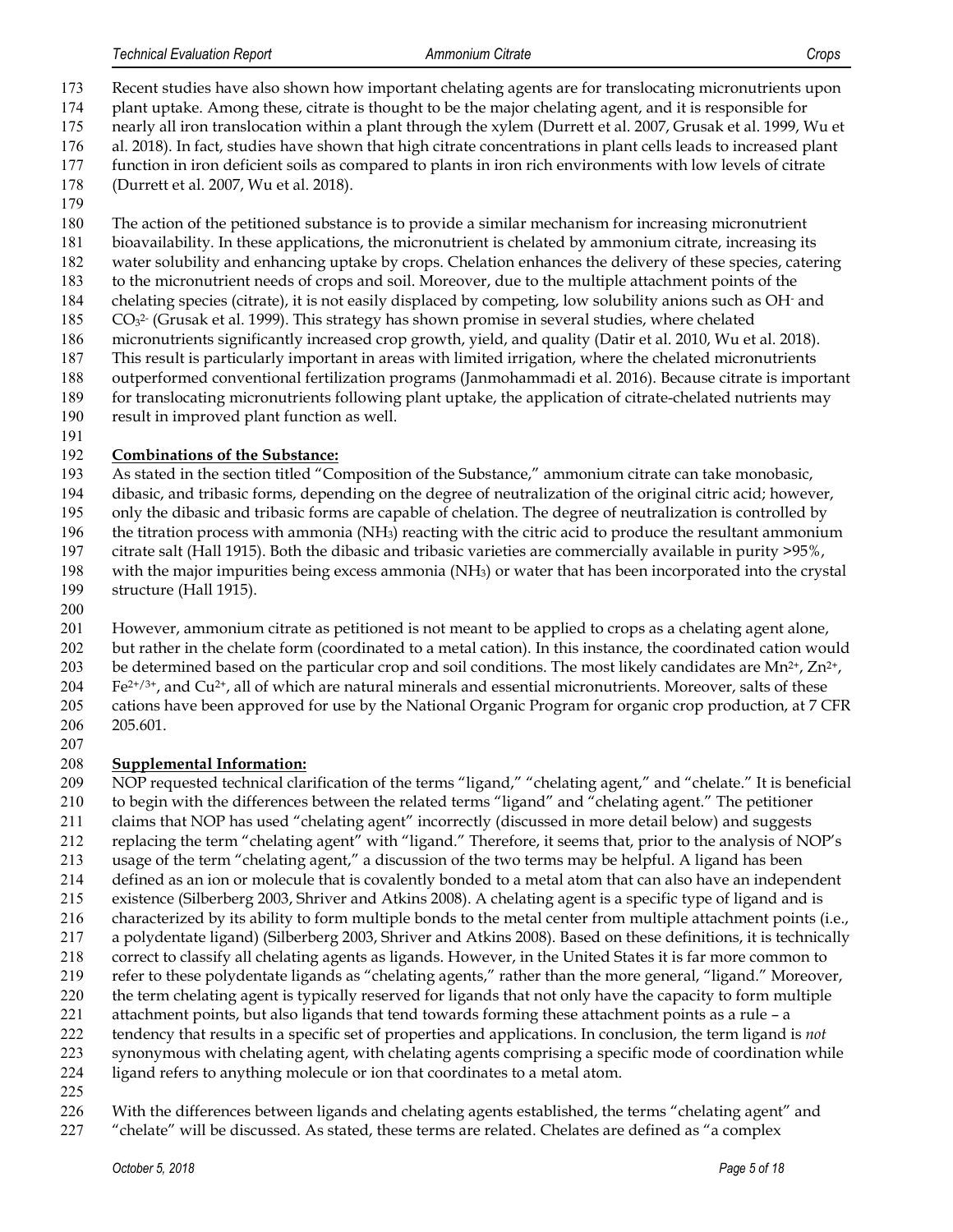[molecule consisting of a metal atom(s) that are bonded to a set of ligands] in which a ligand forms a ring that includes the metal atom" (Shriver and Atkins 2008). More simply, a chelate is the result of the chelating agent forming multiple attachment points to a metal atom. This principle is illustrated in

- Equation 3, in which the ammonium citrate tribasic salt is the chelating agent (left), and the final product
- consisting of the citrate ion having former multiple bonds to the metal center (M) is the chelate (right).
- Therefore, the difference between a chelating agent and a chelate can be simplified as the chelating agent has the capacity to form multiple bonds to a metal atom, while a chelate no longer has the capacity to form
- bonds with multiple attachment points. Rather, a chelate includes a metal atom to which bonds from
- multiple attachment points have been made.
- 

238 The petitioner has questioned the use and technical accuracy of the terms "chelate" and "chelating agent," within NOP documents, including the National List. A review of the National List shows a singular usage of "chelating agent," which is used to describe the approved usage of lignin sulfonate at 9 CFR 205.601. In this context, the use of the term "chelating agent" is used correctly to describe the ability of the lignin sulfonate to form multiple bonds to a metal atom.

Further investigation of NOP documents shows the use of the term "chelating agent" in NOP 5034-1,

- "Guidance Materials for Organic Crop Production." In this document, a section on chelating agents states: "Natural chelating agents are allowed. Allowed sources of chelating agents include, but are not limited to, non-synthetic amino acids, citric acid (to form citrate in solution), tartaric acid made from grape wine, and
- gluconic acid. Synthetic chelating agents are only permitted if included on the National List for that
- purpose" (NOP 5034-1). The technical accuracy of this usage is difficult to gauge given the lack of context
- in the application and formulation of the chelating agent. However, within this usage, the term is applied in a contradictory manner. This is highlighted with "citric acid (to form citrate in solution)," which uses the
- term correctly, but implies that in the other natural acids listed, this change would not occur when used as
- a chelating agent (which is incorrect) (NOP 5034-1). All the listed compounds (citric, tartaric, gluconic, and non-synthetic amino acids) share the same carboxylic acid functional group (shown in the neutralization
- reactions in Equations 1 and 2). Like the formation of citrate from citric acid, all the listed acids would be
- required to undergo a similar neutralization reaction *before* they could function as chelating agents.
- Therefore, NOP should alter document 5034-1 in order to reflect the technically correct usage of the term
- (e.g. "Organic acids such as non-synthetic amino acids and citric acid may be used a precursors to chelating agents, with the chelating agents being the neutralized carboxylate salt of the approved acid.").
- 

 NOP requested clarification on the ability of neutral acids to act as chelating agents. While the neutral forms of the chelating agents listed in NOP 5034-1 (citric, tartaric, gluconic, and amino acids) technically could form bonds due to the availability of lone pairs of the carboxylic acid groups (-COOH), these neutral forms will include only weak interactions. Therefore, the neutral acids are not considered to be chelating agents until they have undergone neutralization of the carboxylic acid group (-COOH) to yield the 266 carboxylate anion (-COO) (illustrated in Equations 1 and 2). This allows for the formation of strong, covalent interactions with the metal atom to form a chelate.

- 
- This leads us to the question posed by NOP as to if citric acid is neutralized to citrate, can it still be considered citric acid? The short answer here is no. Once a neutralization reaction occurs, the citric acid is transformed to a citrate salt, which will have entirely different chemical and physical properties, and is further accentuated by the assignment of a new CAS number (citric acid = 77-92-9, while the citrate CAS number is dependent on its corresponding cation). This does not mean that the citrate is no longer acidic. Because neutral citric acid has three carboxylic acid groups, it is capable of continued acidity even after the neutralization of a single functional group (as is true for any acid with multiple carboxylic acid groups). However, the acid strength of the compound is dramatically reduced with each subsequent neutralization as illustrated by the increasing pKa values for the first, second, and third neutralizations (3.13, 4.76, and 6.40, respectively) (Merck 1983).
- 
- There are a wide range of possible cations that will act to counter the negative charge of the carboxylate
- 281 anion following the dissociation of the carboxylic acid proton  $(H<sup>+</sup>)$ . These cations include, but are not
- 282 limited to, lithium (Li<sup>+</sup>), sodium (Na<sup>+</sup>), potassium  $(K^+)$ , and ammonium (NH<sub>4</sub><sup>+</sup>). However, due to the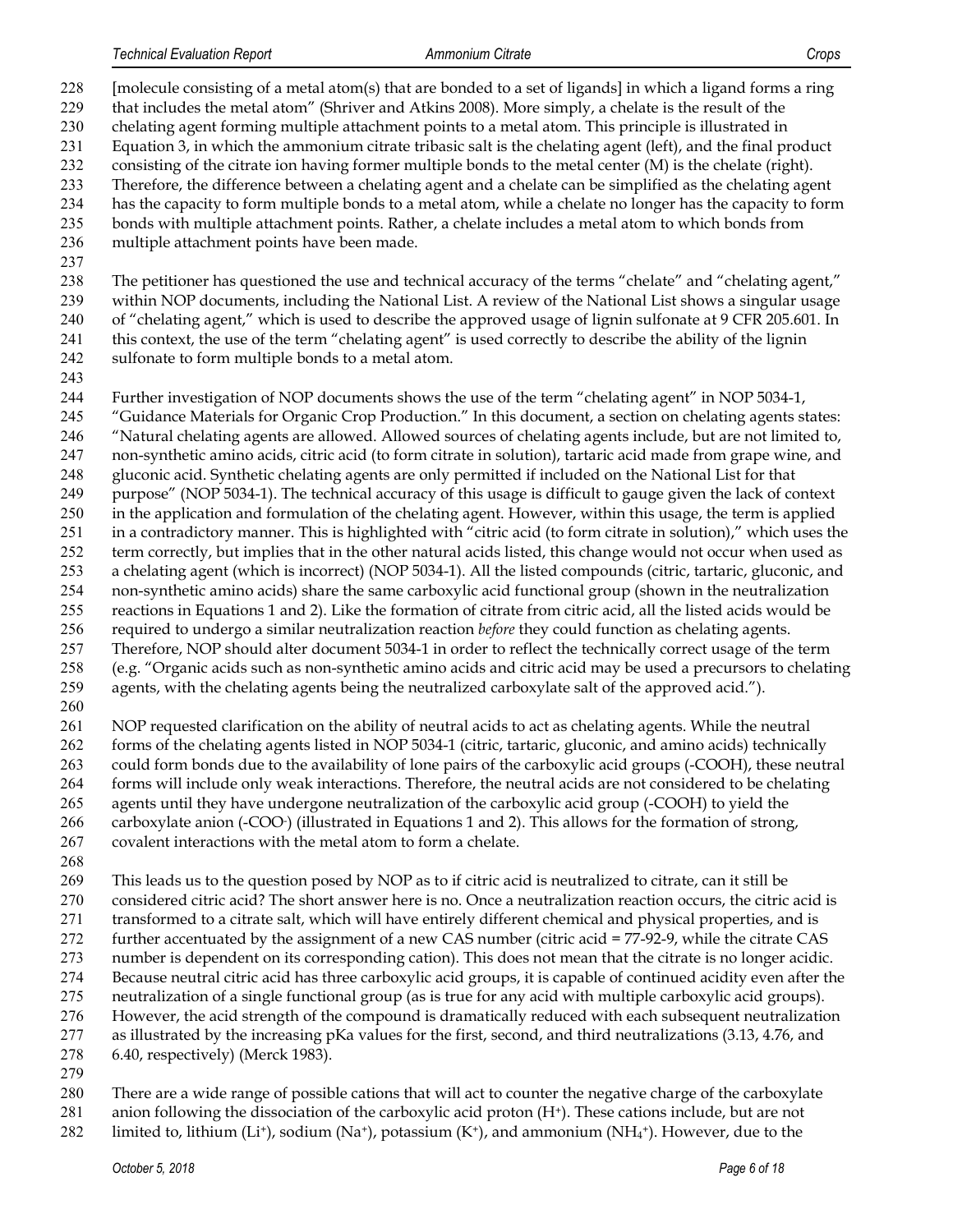characterization of the neutral acids as chelating agents by the NOP, a list of cations found in approved 284 substances does not exist (NOP 5034-1). If the use of ammonium ( $NH<sub>4</sub>$ <sup>+</sup>) including or producing bases (e.g., ammonium hydroxide (NaOH), ammonia (NH3)) are permitted for treatment of approved acids to produce chelating agents, the petitioned substance then appears to fall under this approval.

- 
- The strength of chelation (a chelating agent bonding to a metal atom to form a chelate) is dependent upon

 many factors. These include the identity of both the chelating agent and metal atom, as well as the environment that the chelate is subjected to (e.g., pH, temperature, etc.). Therefore, it is impossible to predict the widespread utility of any single chelating agent. However, it is also likely that several applications will be better served by a greater diversity of approved chelating agents to choose from, allowing the consumer to choose the chelating agent that is best suited for the application of a specific micronutrient (metal atom) within the given environmental constraints. Chelating agents have been shown to increase the solubility and bioavailability of micronutrients applied as soil amendments. However, the efficacy of the delivery by the chelating agent is dependent on the identity of the chelating agent and

- micronutrient, as well as the environmental conditions of the agroecosystem. With this in mind, increasing the diversity of approved chelating agents allows for the most effective pairing for a given micronutrient
- and environmental system. For this reason, the presence of other approved chelating agents on the
- National List (e.g., humates and lignin sulfonate) does not make the petitioned substance unnecessary.
- 

**Status**

# **Historic Use:**

- No historic use of ammonium citrate in organic agricultural production has been recorded. As a
- non-synthetic substance, the parent compound citric acid is permitted in organic production USDA organic regulations (7 CFR 205.105) when used in a non-synthetic form. Ammonium citrate has seen limited use in
- agricultural production, mostly as a component of indirect food additives such as adhesives and resinous
- and polymeric coatings, as described in 21 CFR 175.300 and §175.105.
- 
- Iron ammonium citrate and iron-citrate chelate have been used in agricultural production in the form of
- added trace minerals for animal feed and drinking water as described in 21 CFR 582.80 and §573.560. Iron
- ammonium citrate is also used as an anticaking agent in "salt for human consumption,"at §172.430.
- 

# **Organic Foods Production Act, USDA Final Rule:**

- Ammonium citrate is not listed in the Organic Foods Production Act of 1990 (OFPA) or the U.S.
- Department of Agriculture (USDA) organic regulations, at 7 CFR 205. However, a variety of synthetic
- micronutrients have been approved for use at 7 CFR 205.601(j), and minerals have also been approved as
- synthetic substances at §6517.
- 

# **International**

# **Canadian General Standards Board Permitted Substances List**

- Ammonium citrate is not listed in the CAN/CGSB-32.311-2015 Organic production systems —
- Permitted substances lists. However, several other citrate salts are listed. Iron citrate is listed in Table 4.2 –
- *Soil amendments and crop nutrition*, as a method "to correct documented iron deficiencies." Calcium,
- potassium, and sodium citrate salts are listed in Table 6.3 *Ingredients classified as food additives*, with
- sodium citrate having a restriction of "non-synthetic sources." Sodium citrate is also listed in Table 7.3 –
- *Food-grade cleaners, disinfectants and sanitizers permitted without a mandatory removal event*, with the added
- restriction of "non-synthetic sources," and in Table 7.4 *Cleaners, disinfectants and sanitizers permitted on*
- *organic product contact surfaces for which a removal event is mandatory*.
- 

#### **CODEX Alimentarius Commission, Guidelines for the Production, Processing, Labelling and Marketing of Organically Produced Foods (GL 32-1999)**

- Ammonium citrate is not listed in the CODEX; however, sodium citrate is listed "for the purposes of
- processing livestock and bee products only," with the specific conditions of "sausages/pasteurization of egg whites/milk products."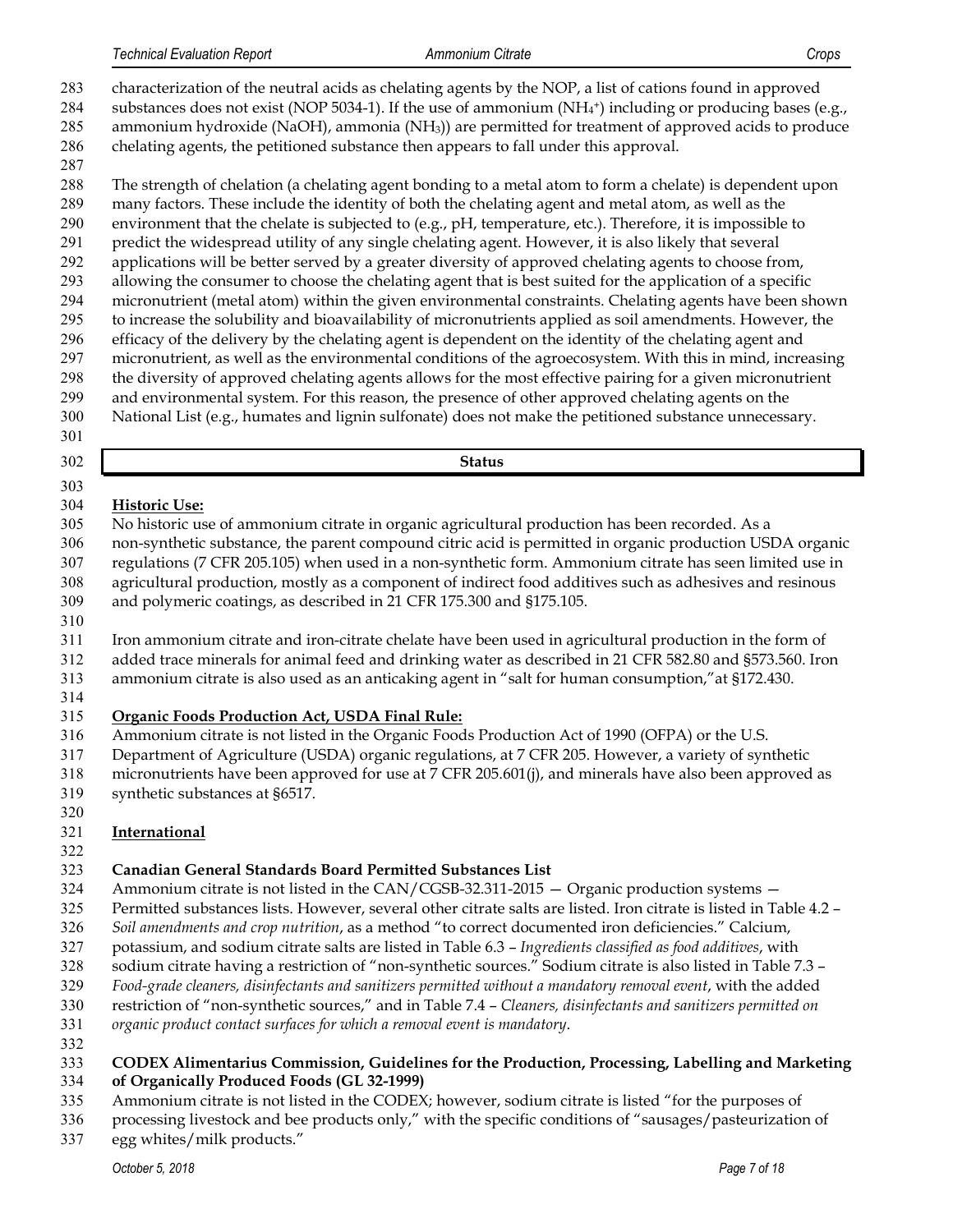| 338                                                                                                                        |                                                                                                                                                                                                                                                                                                                                                                                                                                                                                                                                                                                                                                                                                                                                                                                                                                                                                                                                                                                                                                                                                                                                                                                                                                                                                                                                                                                                                                                                                                                                                             |
|----------------------------------------------------------------------------------------------------------------------------|-------------------------------------------------------------------------------------------------------------------------------------------------------------------------------------------------------------------------------------------------------------------------------------------------------------------------------------------------------------------------------------------------------------------------------------------------------------------------------------------------------------------------------------------------------------------------------------------------------------------------------------------------------------------------------------------------------------------------------------------------------------------------------------------------------------------------------------------------------------------------------------------------------------------------------------------------------------------------------------------------------------------------------------------------------------------------------------------------------------------------------------------------------------------------------------------------------------------------------------------------------------------------------------------------------------------------------------------------------------------------------------------------------------------------------------------------------------------------------------------------------------------------------------------------------------|
| 339<br>340<br>341<br>342<br>343<br>344                                                                                     | European Economic Community (EEC) Council Regulation, EC No. 834/2007 and 889/2008<br>Ammonium citrate is not listed in the EEC EC No. 834/2007 or 889/2008. However, sodium citrates are<br>listed in EC No. 889/2008 under code E 331 for the "preparation of foodstuffs of animal origin." Calcium<br>citrates are also listed in EC No. 889/2008 under code E 333 for the "preparation of foodstuffs of plant<br>origin."                                                                                                                                                                                                                                                                                                                                                                                                                                                                                                                                                                                                                                                                                                                                                                                                                                                                                                                                                                                                                                                                                                                               |
| 345<br>346<br>347<br>348<br>349                                                                                            | Japan Agricultural Standard (JAS) for Organic Production<br>Ammonium citrate is not listed in the JAS; however, sodium citrate is listed in JAS notification No. 1606 as<br>a food additive "limited to be used for dairy products or used for albumen and sausage as low temperature<br>pasteurization."                                                                                                                                                                                                                                                                                                                                                                                                                                                                                                                                                                                                                                                                                                                                                                                                                                                                                                                                                                                                                                                                                                                                                                                                                                                   |
| 350<br>351<br>352<br>353<br>354<br>355<br>356                                                                              | <b>International Federation of Organic Agriculture Movements (IFOAM)</b><br>Ammonium citrate is not listed in IFOAM. However, a number of other citrate salts are identified. Copper<br>citrate and iron citrate are listed as "fertilizers and soil conditioners restricted to cases where soil/plant<br>nutrient deficiency is documented by soil or tissue testing or diagnosed by an independent expert."<br>Sodium, calcium, and potassium citrates are also listed as "approved additives and<br>processing/post-harvest handling aids."                                                                                                                                                                                                                                                                                                                                                                                                                                                                                                                                                                                                                                                                                                                                                                                                                                                                                                                                                                                                              |
| 357                                                                                                                        | Evaluation Questions for Substances to be used in Organic Crop or Livestock Production                                                                                                                                                                                                                                                                                                                                                                                                                                                                                                                                                                                                                                                                                                                                                                                                                                                                                                                                                                                                                                                                                                                                                                                                                                                                                                                                                                                                                                                                      |
| 358<br>359<br>360<br>361<br>362<br>363<br>364<br>365<br>366<br>367<br>368<br>369<br>370<br>371<br>372<br>373<br>374<br>375 | Evaluation Question #1: Indicate which category in OFPA that the substance falls under: (A) Does the<br>substance contain an active ingredient in any of the following categories: copper and sulfur compounds,<br>toxins derived from bacteria; pheromones, soaps, horticultural oils, fish emulsions, treated seed,<br>vitamins and minerals; livestock parasiticides and medicines and production aids including netting,<br>tree wraps and seals, insect traps, sticky barriers, row covers, and equipment cleansers? (B) Is the<br>substance a synthetic inert ingredient that is not classified by the EPA as inerts of toxicological concern<br>(i.e., EPA List 4 inerts) (7 U.S.C. § 6517(c)(1)(B)(ii))? Is the synthetic substance an inert ingredient which<br>is not on EPA List 4, but is exempt from a requirement of a tolerance, per 40 CFR part 180?<br>Ammonium citrate does not contain any of the materials listed in (A). However, as copper is an essential<br>micronutrient for plant development, it may be used in concert with ammonium citrate in the form of a<br>chelate (Equation 3 where M is $Cu^{+/2+}$ ). In this form, the copper is unlikely to be reactive due to the<br>multiple coordination points of the citrate, although the water solubility of the copper (if used) is likely to<br>be increased.<br>When used as petitioned, ammonium citrate serves as an inert ingredient for the delivery of<br>micronutrients. The citrate chelated micronutrients (product of Equation 3) are inert due to their multiple |
| 376<br>377<br>378                                                                                                          | points of attachment to the micronutrient. The petitioned substance is not listed by the EPA as an inert of<br>toxicological concern and is not listed in 40CFR 180, per (B).                                                                                                                                                                                                                                                                                                                                                                                                                                                                                                                                                                                                                                                                                                                                                                                                                                                                                                                                                                                                                                                                                                                                                                                                                                                                                                                                                                               |
| 379<br>380<br>381<br>382<br>383                                                                                            | Evaluation Question #2: Describe the most prevalent processes used to manufacture or formulate the<br>petitioned substance. Further, describe any chemical change that may occur during manufacture or<br>formulation of the petitioned substance when this substance is extracted from naturally occurring plant,<br>animal, or mineral sources (7 U.S.C. § 6502 (21)).                                                                                                                                                                                                                                                                                                                                                                                                                                                                                                                                                                                                                                                                                                                                                                                                                                                                                                                                                                                                                                                                                                                                                                                    |
| 384<br>385<br>386<br>387<br>388<br>389<br>390                                                                              | The ammonium citrate product is synthetic and is not known to exist in nature. As stated above in the<br>section titled "Characterization of Petitioned Substance," ammonium citrate (in both its dibasic and tribasic<br>forms) is produced by the neutralization (transfer of H <sup>+</sup> from acid to base) of citric acid with the base<br>ammonia (NH <sub>3</sub> ) (Kirk-Othmer 1992, Hall 1915). The quantity of ammonia used in the neutralization<br>process affects what type of ammonium citrate product that is produced (Hall 1915), as shown in Equations<br>1 and 2. This process forms a salt between ammonium $(NH_4^+)$ cations and citrate anions.                                                                                                                                                                                                                                                                                                                                                                                                                                                                                                                                                                                                                                                                                                                                                                                                                                                                                   |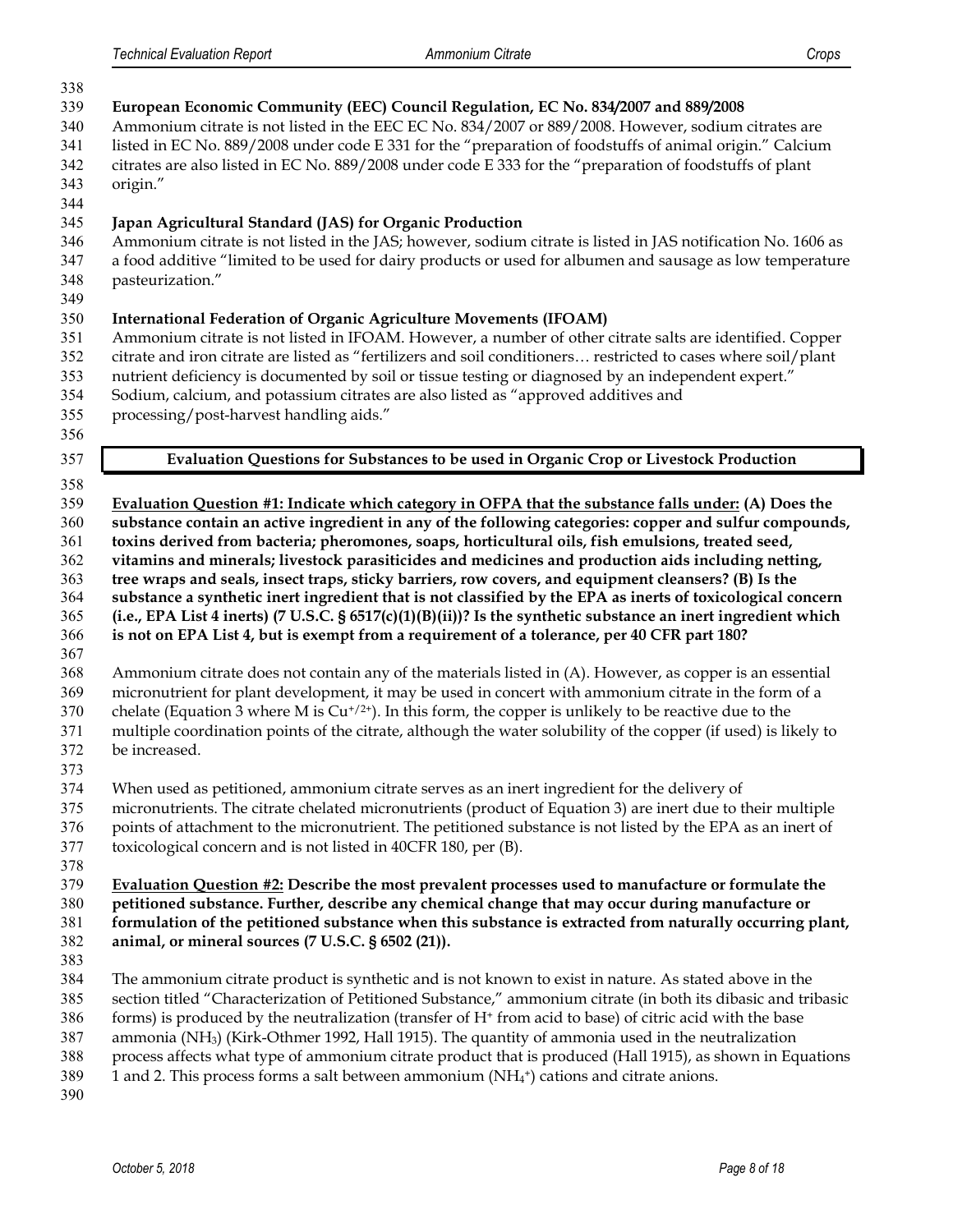

# **Equation 2 Equation 2**

393

 These neutralization reactions employ anhydrous citric acid and ammonia sources in order to maintain the stability of the products and prevent the reformation of citric acid. The reaction is typically carried out in an alcohol, due to the solubility of the reactants (citric acid and ammonia), and the relative insolubility of the ammonium citrate products. The crystalline products are obtained through the evaporation of the

- 398 solvent (alcohol), leaving ammonium citrate in high purity (Hall 1915).
- 399

 Both precursors to ammonium citrate (citric acid and ammonia) are naturally occurring. Citric acid is naturally produced in animals, plants, and microorganisms, and is an important molecule in human metabolic pathways (Duarte et al. 2012, Lotfy et al. 2007, SCF 1990, Verhoff 2011). Microorganisms manufacture the most citric acid by fermenting carbohydrates to citric acid, and the citric acid is typically

404 extracted as a liquid or with a lime-sulfuric acid method (Kirk-Othmer 1993, Verhoff 2011).

405

 Ammonia (NH3) is an inorganic gas and is produced biologically in the body as a byproduct of several metabolic reactions (MeSH D000641). Ammonia is an industrially important commodity with a range of uses from solvents and fuels to agricultural chemicals (PubChem 222). Most ammonia is produced using 409 the Haber-Bosch process, in which atmospheric nitrogen gas  $(N_2)$  is reduced with a hydrogen source at high temperatures and pressures in the presence of an iron catalyst (Clayton and Clayton 1994).

411

412 **Evaluation Question #3: Discuss whether the petitioned substance is formulated or manufactured by a**  413 **chemical process, or created by naturally occurring biological processes (7 U.S.C. § 6502 (21)).** 

414

415 The petitioned substance is manufactured and is not known to exist in nature. Ammonium citrate is a salt

416 that is produced by the neutralization reaction that occurs between naturally occurring citric acid and

- 417 ammonia (Equations 1 and 2). Citric acid is prevalent in nature from a variety of sources, including as a
- 418 component of citrus fruits (oranges, lemons, etc.) but is typically produced industrially via a fermentation
- 419 process utilizing microorganisms (discussed in more detail in Evaluation Question #2 (Duarte et al. 2012,
- 420 Lotfy et al. 2007, SCF 1990, Verhoff 2011). Ammonia is made through natural processes and is an
- 421 industrially important commodity, and as such, it is manufactured through the Haber-Bosch process, as
- 422 described above in Evaluation Question #2 (Clayton and Clayton 1994).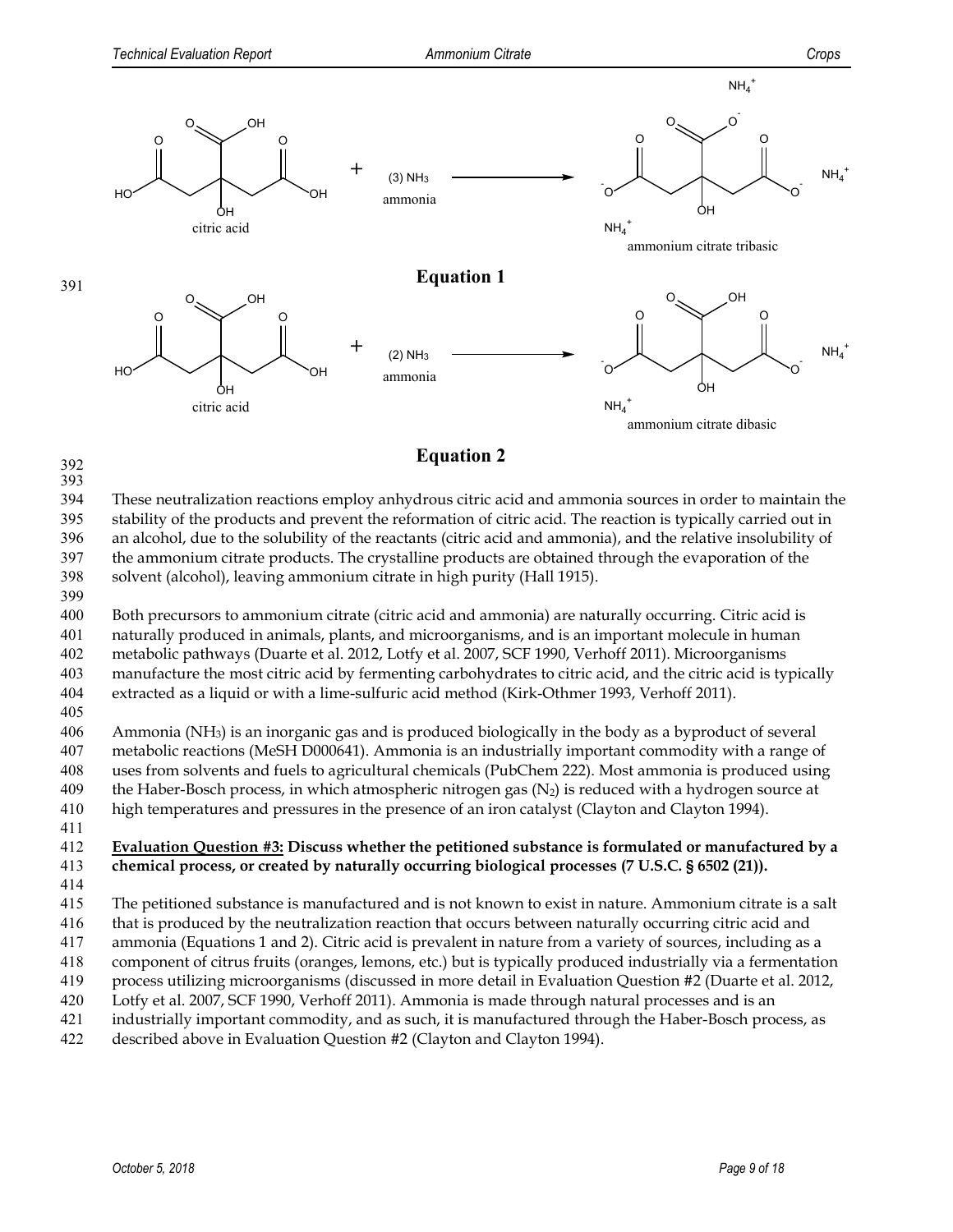| 423<br>424<br>425                                                                | Evaluation Question #4: Describe the persistence or concentration of the petitioned substance and/or its<br>by-products in the environment (7 U.S.C. § 6518 (m) (2)).                                                                                                                                                                                                                                                                                                                                                                                                                                                                                                                                                                                                                                                                                                                                                                                                                                                                                                                                                                                                                                                                   |
|----------------------------------------------------------------------------------|-----------------------------------------------------------------------------------------------------------------------------------------------------------------------------------------------------------------------------------------------------------------------------------------------------------------------------------------------------------------------------------------------------------------------------------------------------------------------------------------------------------------------------------------------------------------------------------------------------------------------------------------------------------------------------------------------------------------------------------------------------------------------------------------------------------------------------------------------------------------------------------------------------------------------------------------------------------------------------------------------------------------------------------------------------------------------------------------------------------------------------------------------------------------------------------------------------------------------------------------|
| 426<br>427<br>428<br>429                                                         | The petitioned substance is not known to accumulate in the environment. Both ammonium $(NH_4^+)$ and<br>citrate are naturally occurring in a range of plants, animals, and microorganisms. The EPA OPERA (OPEn<br>(q)saR App) Model on biodegradation predict a half-life of 4.09 days for the citrate anion (EPA).                                                                                                                                                                                                                                                                                                                                                                                                                                                                                                                                                                                                                                                                                                                                                                                                                                                                                                                     |
| 430<br>431<br>432<br>433<br>434<br>435<br>436<br>437<br>438                      | When used as petitioned, ammonium citrate will not be introduced into the environment. The substance<br>will be reacted with an applicable approved micronutrient (as shown in Equation 3), and a solution of the<br>chelated micronutrient and inorganic ammonium salt will be employed. Due to the use of the petitioned<br>substance as a precursor to the desired chelated micronutrient, ammonium citrate itself is not anticipated to<br>be used for crop applications, and therefore is not expected to be an environmental concern. Moreover, the<br>need for micronutrients in trace amounts would lead to the introduction of minimal amounts (ppm<br>applications) of ammonium citrate as a micronutrient chelate when used as petitioned (Boiteau et al. 2018,<br>Blancquaert et al. 2017, Janmohammadi et al. 2016).                                                                                                                                                                                                                                                                                                                                                                                                       |
| 439<br>440<br>441<br>442<br>443<br>444<br>445<br>446<br>447<br>448<br>449<br>450 | Due to the use of the petitioned as a precursor to micronutrient chelates, they will exist in many possible<br>combinations that are dependent on the micronutrient in question, as well as the inorganic salt that is<br>chosen as the micronutrient source. Therefore, an analysis of the individual ions in the environment is<br>important. Both ammonium $(NH_4^+)$ and citrate ions are naturally occurring in a range of plants, animals,<br>and microorganisms due to their persistence in normal biological environments, and the metabolism of<br>both ammonium and citrate ions by a variety of organisms (JECFA 1986, EFSA 2008a, EFSA 2008b, SCF<br>1990). Based on the incorporation of these ions into the metabolic pathway of a variety of organisms, they<br>are not expected to be long-lived in the environment; therefore, the petitioned substance does not likely<br>pose a threat to the environment. Moreover, as discussed in the section titled "Action of the Substance,"<br>citrate is naturally present in the soil because of micronutrient uptake in plants using Strategy I), following<br>the reaction between the organic acid citric acid and alkaline components in the soil (Grusak et al. 1999). |
| 451<br>452<br>453                                                                | Evaluation Question #5: Describe the toxicity and mode of action of the substance and of its breakdown<br>products and any contaminants. Describe the persistence and areas of concentration in the environment<br>of the substance and its breakdown products (7 U.S.C. § 6518 (m) (2)).                                                                                                                                                                                                                                                                                                                                                                                                                                                                                                                                                                                                                                                                                                                                                                                                                                                                                                                                               |
| 454<br>455<br>456<br>457<br>458<br>459<br>460<br>461<br>462                      | As discussed above in Evaluation Question #4, the petitioned substance is a salt comprised of ions that are<br>prevalent in the environment and is predicted to have a half-life of 4.09 days (EPA). When used as<br>petitioned, ammonium citrate is a precursor to chelated micronutrients (product of Equation 3) for<br>agricultural applications, and therefore ammonium citrate and its breakdown products are not anticipated<br>to be an environmental concern. Furthermore, the requirement of micronutrients in trace amounts would<br>lead to the introduction of minimal amounts (ppm applications) of micronutrient chelates when used as<br>petitioned (Boiteau et al. 2018, Blancquaert et al. 2017, Janmohammadi et al. 2016).                                                                                                                                                                                                                                                                                                                                                                                                                                                                                           |
| 463<br>464<br>465<br>466<br>467<br>468<br>469                                    | The chelated micronutrient acts to increase the bioavailability of the metal cation to ensure its uptake by<br>crops. Due to the use of the petitioned as a precursor to micronutrient chelates, they will exist in many<br>possible combinations that are dependent on the micronutrient in question, as well as the inorganic salt<br>that is chosen as the micronutrient source. Therefore, an analysis of the individual ions in the environment<br>is important. Once the water-soluble micronutrient has been absorbed by plant life, the citrate anion and<br>ammonium salt (product of Equation 3) remain in the soil. However, both ammonium and citrate ions are<br>prevalent in nature, are readily metabolized by a variety of organisms, and therefore are not anticipated to                                                                                                                                                                                                                                                                                                                                                                                                                                              |
| 470<br>471<br>472<br>473                                                         | have any toxicological impact on the environment (JECFA 1986, EFSA 2008a, EFSA 2008b, EFSA 2008c,<br>EFSA 2014, SCF 1990). Furthermore, the need for micronutrients in trace amounts would lead to the<br>introduction of minimal amounts (ppm applications) of ammonium citrate as a micronutrient chelate when<br>used as petitioned (Boiteau et al. 2018, Blancquaert et al. 2017, Janmohammadi et al. 2016).                                                                                                                                                                                                                                                                                                                                                                                                                                                                                                                                                                                                                                                                                                                                                                                                                        |

#### **Evaluation Question #6: Describe any environmental contamination that could result from the**

- **petitioned substance's manufacture, use, misuse, or disposal (7 U.S.C. § 6518 (m) (3)).**
-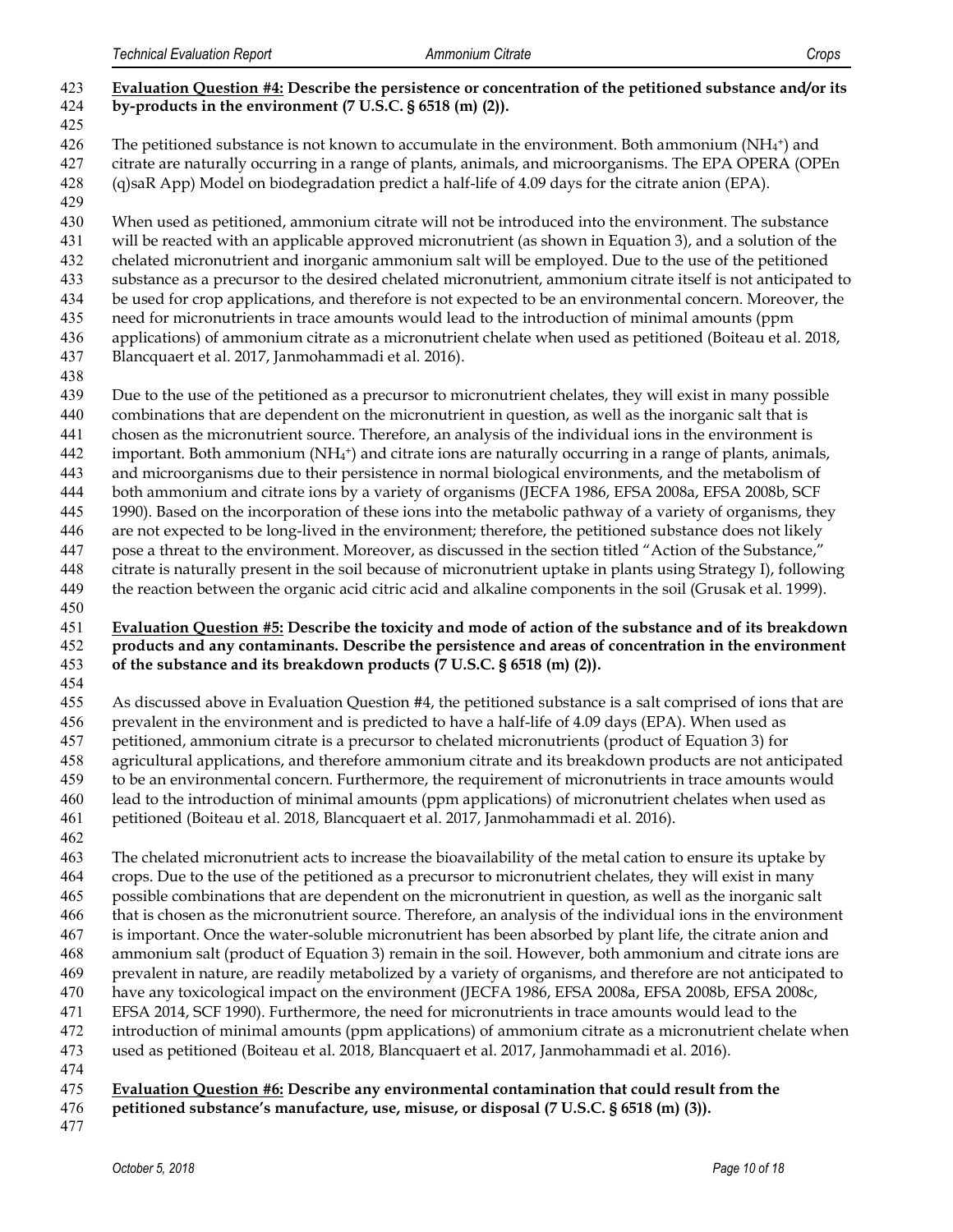As discussed above in Evaluation Questions #4 and #5, ammonium citrate is a salt whose ions are prevalent in nature and readily metabolized, with a predicted environmental half-life of 4.09 days (EPA). Ammonium citrate is used a precursor to chelated micronutrients (Equation 3) and will not be applied directly to crops. Both ammonium and citrate ions are important compounds in the metabolic pathways of a variety of organisms, and given the small quantities (parts-per-million applications) expected when it is used as petitioned, they are not anticipated to have an environmental impact. Both of the precursors to ammonium citrate (ammonia and citric acid) are naturally occurring substances. Ammonia is synthetically produced via the Haber-Bosch process due to its high industrial demand and are unlikely sources of environmental contamination (Clayton and Clayton 1994). 489 The production of ammonia (NH<sub>3</sub>) and ammonium (NH<sub>4</sub>+) salts for use in fertilization programs has dramatically increased the agricultural productivity in regions across the world (Ryan et al. 2012, Tilman et al. 2002). However, despite the increased productivity, recent studies have shown a decreased efficiency in uptake of nitrogen nutrients (ammonia and ammonium salts) (Tilman et al. 2002). Much of the "lost" fertilizer occurs through ecosystem transfer and unintentional fertilization, which can result in reduced biodiversity (Erisman et al. 2008). Ammonium salts are produced as a byproduct in the synthesis of the chelated micronutrient (Equation 3). 497 The properties and reactivity of the resultant ammonium salts are dependent on their anion  $(X)$ , which is determined based on the inorganic micronutrient salt employed. When used as petitioned, the potential negative impacts of these ammonium salts (unintentional fertilization, loss of biodiversity as described above) are expected to be minimal due to the small quantities used in the application processes. However, the misuse (overapplication) or improper disposal of the chelated micronutrient and ammonium salt products of Equation 3 may result in negative environmental impacts including unintentional fertilization, loss of biodiversity, and water pollution given the increased water solubility of the chelated micronutrients. **Evaluation Question #7: Describe any known chemical interactions between the petitioned substance and other substances used in organic crop or livestock production or handling. Describe any environmental or human health effects from these chemical interactions (7 U.S.C. § 6518 (m) (1)).** When used as petitioned, ammonium citrate will be introduced as a micronutrient-chelate compound, which is not likely to interact with other substances that have been approved for use in organic crop or livestock production. However, once the chelated micronutrient has been absorbed by plants the citrate chelating agent may remain in the soil. Since the remaining citrate is a chelating agent, there are several 513 cations ( $Ca^{2+}$ ,  $Cu^{2+}$ ,  $Mg^{2+}$ ) that may be impacted in salts allowed for use in organic crop and livestock production, at 7 CFR 205.601 and §205.603, respectively. Due to ammonium citrate having multiple coordination sites with divalent cations, the metal cations may preferentially form chelates and displace the original anion. This interaction may result in the increased water solubility of the cation, which may decrease the effectiveness of the original compound. The effects of this undesired chelation event, resulting in increased water solubility, could result in the leaching of the other agricultural substances with impacts to surrounding water sources. However, the chelation of cations is not expected to result in negative environmental or human health effects, and could in fact increase the effectiveness of some substances via increases to water solubility. Moreover, due to the metabolism of citrate anions by a variety of organisms, coupled with the small quantity of micronutrients applied when the substance is used as petitioned, the anticipated interactions between residual citrate anions and other substances used in organic agricultural

- practices are expected to be minimal.
- 

 The potential salts that could be altered by anion exchange (chelation of the cation) via the introduction of 527 citrate anions are salts containing  $Ca^{2+}$  (calcium hypochlorite, lime sulfur, and hydrated lime), salts

528 containing Cu<sup>2+</sup> (copper sulfate, copper hydroxide, copper oxide, and copper oxychloride), and the Mg<sup>2+</sup>

- 
- salts (magnesium hydroxide and magnesium sulfate) listed in §205.603. Also, introducing ammonium
- citrate would affect other micronutrients that have been added to treat soil deficiency by increasing their
- water solubility in the event of a chelation event following delivery of the intended micronutrient.
- Although the impact to micronutrients is expected to be negligible since the introduction of the petitioned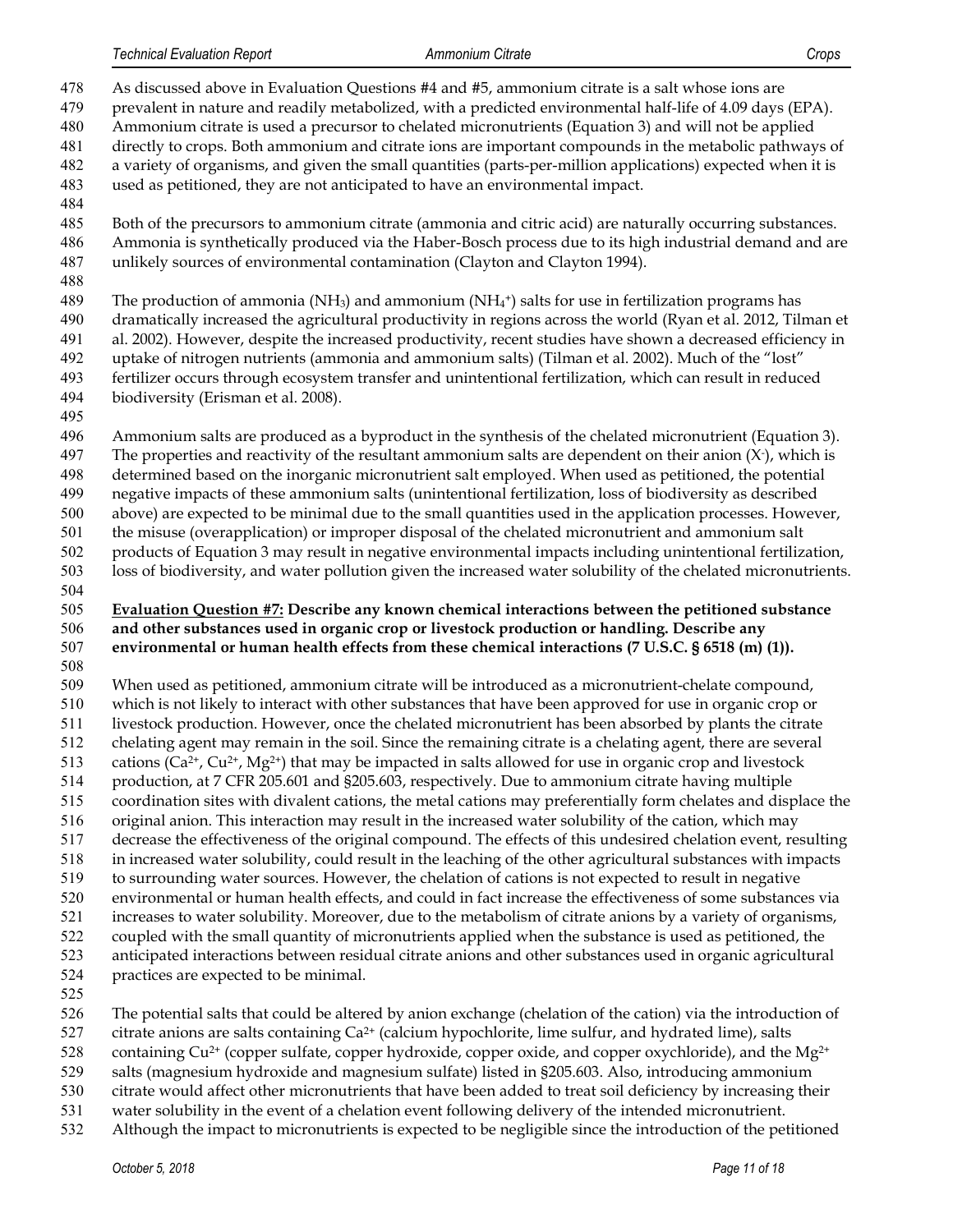substance as a micronutrient delivery system is unlikely to be used in concert with other micronutrient programs, as listed in §205.601 and 205.603. **Evaluation Question #8: Describe any effects of the petitioned substance on biological or chemical interactions in the agro-ecosystem, including physiological effects on soil organisms (including the salt index and solubility of the soil), crops, and livestock (7 U.S.C. § 6518 (m) (5)).** When used as petitioned, ammonium citrate will be introduced into agricultural settings as a chelate with multiple coordination points to a cationic micronutrient, and in this capacity, it is unlikely to interact with any other substances or influence any significant change to the biological setting. After delivering the micronutrient, the ammonium citrate species may coordinate to existing micronutrient sources in the soil that are of low solubility in their original state, which will increase their water solubility and bioavailability. The existing micronutrients' movement may eventually change the existing micronutrient concentration, as they become water soluble and are absorbed and metabolized by plants until the remaining ammonium citrate is metabolized. However, when the quantity of micronutrients and the ease of citrate metabolism are considered, the leaching of existing insoluble mineral and nutrient soil deposits is not anticipated. Additionally, the ammonium citrate's presence may result in increased plant resistance to several toxins, including aluminum (Ma et al. 2001). Like many of the essential micronutrients discussed in this report, aluminum is present ecologically. Typically, the presence of aluminum places little threat to plant function in its prevalent form as unreactive aluminum oxides (Ma et al. 2001). However, in acidic soils these 555 aluminum oxides are broken down, and aluminum persists as  $Al^{3+}$  ions, with a strong affinity towards oxygen containing compounds. These interactions with biological, oxygen-containing molecules inhibits their proper function. Introducing citrate has been shown to increase resistance to aluminum toxicity, as 558 chelation of the Al<sup>3+</sup> ion prevents reactions with other biological compounds (Ma et al. 2001, Wu et al. 559 2018). It is conceivable that the chelation of other toxic ions  $(Pb^{2+}, Cd^{2+}, Hg^{2+})$  may prevent their toxicological impact on the crops and greater ecosystem. The application of chelated micronutrients and inorganic ammonium salts from the petitioned use of ammonium citrate may result in physiological changes to the soil. The application of ammonia and ammonium-based fertilizers has been associated with negative physiological changes to earthworms and native microbial communities (Edwards et al. 1995, Geisseler and Scow 2013, Liu and Greaver 2010, Lu et al. 2011, USDA 2001). In both cases, the negative impacts from nitrogen (ammonia and ammonium) fertilization programs were linked with a reduction of soil pH (acidification) (Geisseler and Scow 2013, Kirchmann et al. 1994, USDA 2001, Yadvinder-Singh and Beauchamp 1988). However, these negative impacts were shown to be most damaging in applications to unmanaged ecosystems, due to more dramatic changes to soil pH (Geisseler and Scow 2013, Treseder 2008). In comparison, studies of nitrogen fertilization programs on managed ecosystems (e.g., commercial organic farms) resulted in increased microbial biomass due to the increased productivity of the crops (Geisseler and Scow 2013, Kallenbach and Grandy 2011). Furthermore, these studies reflect the physiological impacts based on application of nitrogen fertilizers, which are applied in much greater quantity than the ammonium salts from the portioned ammonium citrate chelated micronutrients. Therefore, the application of chelated micronutrients and corresponding inorganic ammonium salts are not anticipated to have physiological impacts on soil organisms. **Evaluation Question #9: Discuss and summarize findings on whether the use of the petitioned substance may be harmful to the environment (7 U.S.C. § 6517 (c) (1) (A) (i) and 7 U.S.C. § 6517 (c) (2) (A) (i)).** 

As discussed in Evaluation Questions #4 and #5, ammonium citrate is a petitioned for use as a precursor to

chelated micronutrients and is not intended to be applied as directly ammonium citrate. Ammonium

- citrate is a salt whose ions are prevalent in biological systems. Both ions (ammonium and citrate) are
- metabolized by a range of organisms, and when used as petitioned, adding ammonium citrate is not
- expected to result in any negative ecological outcomes (EFSA 2008a, EFSA 2008b, JECFA 1973, JECFA 1986,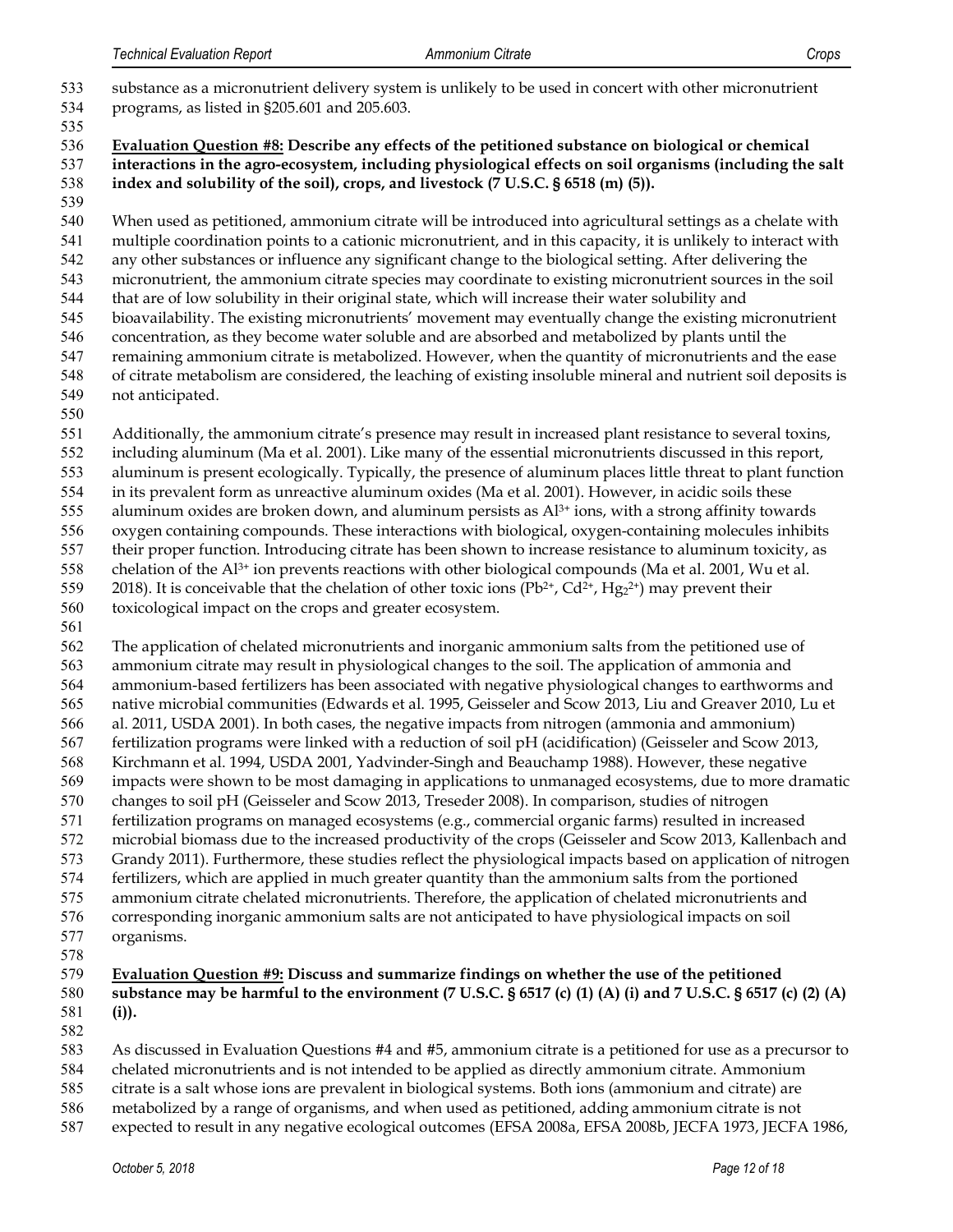- SCF 1990). Moreover, the petitioned substance will be added in minimal amounts, and it is not expected significantly increase the presence of ammonium or citrate ions. Ammonium citrate has the potential to change the pH of water systems because the citrate ion is basic, which may result in slightly increased pH; however, there have not been sufficient studies to determine ecotoxicity. Furthermore, the petitioned substance is biodegradable in water, and therefore unlikely to result in a significant ecological impact (JOST 2012). However, as discussed in Evaluation Question #6, ammonia-based fertilization treatments may lead to ecosystem transfer and unintentional fertilization, which can result in reduced biodiversity (Erisman et al. 2008). The properties of the inorganic ammonium salt produced in Equation 3 is dependent on the anion, which is determined by the inorganic micronutrient source. Since ammonium salts are prevalent in nitrogen fertilizers, some of the salts produced in Equation 3 may be sufficiently volatile and result in unintentional fertilization. However, due to the small quantities of micronutrients required, unintentional fertilization is unlikely to occur in any significant amount when the substance is used as petitioned. **Evaluation Question #10: Describe and summarize any reported effects upon human health from use of the petitioned substance (7 U.S.C. § 6517 (c) (1) (A) (i), 7 U.S.C. § 6517 (c) (2) (A) (i)) and 7 U.S.C. § 6518 (m) (4)).** Ammonium citrate is a salt that is composed of ions (ammonium and citrate) that are prevalent in the body, with citric acid being especially important in human metabolism (the citric acid or Krebs cycle). Furthermore, both ions have been designated as safe, and are authorized for use in several food additives (SCF 1990, JECFA 1986). Within the body, ammonium and its precursor ammonia are metabolized in the Krebs cycle to urea, which is excreted by the kidneys (EFSA 2008a). Citrate is a natural component of many citrus fruits and is a common food additive that has received an ADI (accepted daily intake) of "not limited" by the JECFA (JECFA 1973). Citrate is a key component of the Krebs cycle, which is important for human metabolism and the production of energy and coenzymes (EFSA 2008b). As a solid ammonium citrate has been documented to cause irritation to the nose and throat, as well as to skin upon contact (NJ Health 2005). These effects can be minimized with the use of proper protective equipment, including respirators, and the use of exhaust ventilation when possible (NJ Health 2005). However, as stated previously, ammonium citrate will be applied in minimal quantities when used as petitioned and is not anticipated to have adverse health impacts when proper application processes are employed. **Evaluation Question #11: Describe all natural (non-synthetic) substances or products which may be used in place of a petitioned substance (7 U.S.C. § 6517 (c) (1) (A) (ii)). Provide a list of allowed substances that may be used in place of the petitioned substance (7 U.S.C. § 6518 (m) (6)).** There are a range of natural chelating agents excreted by plants and microorganisms, or that are produced from the decomposition of organic matter, and aid in the delivery of micronutrients in the soil (Adeleke et al. 2017). These compounds are broadly classified as phytosiderophores or phytometallophores (Adeleke et al. 2017, Grusak et al. 1999, Welch 1995). These compounds are wide ranging and include organic (carboxylic) acids and non-synthetic amino acids. However, organic or amino acids must first undergo a neutralization reaction (similar to Equation 1) with bases in the soil before they are able to act as chelating agents. In basic (alkaline) soils, the application of these natural organic and amino acids will result in their neutralization, and the subsequent anions may act as chelating agents for micronutrient sources already existing in the soil. However, applying these acids in sufficient quantity to change the pH of the soil would result in a more dramatic ecological change than application of chelated micronutrients. Moreover, the increased acidity of the soil could result in mineral depletion, and an increase in the toxicity of minerals existing in unreactive
- states such as aluminum (Ma et al. 2001, Vitousek et al. 1997). A soil acidification program could also result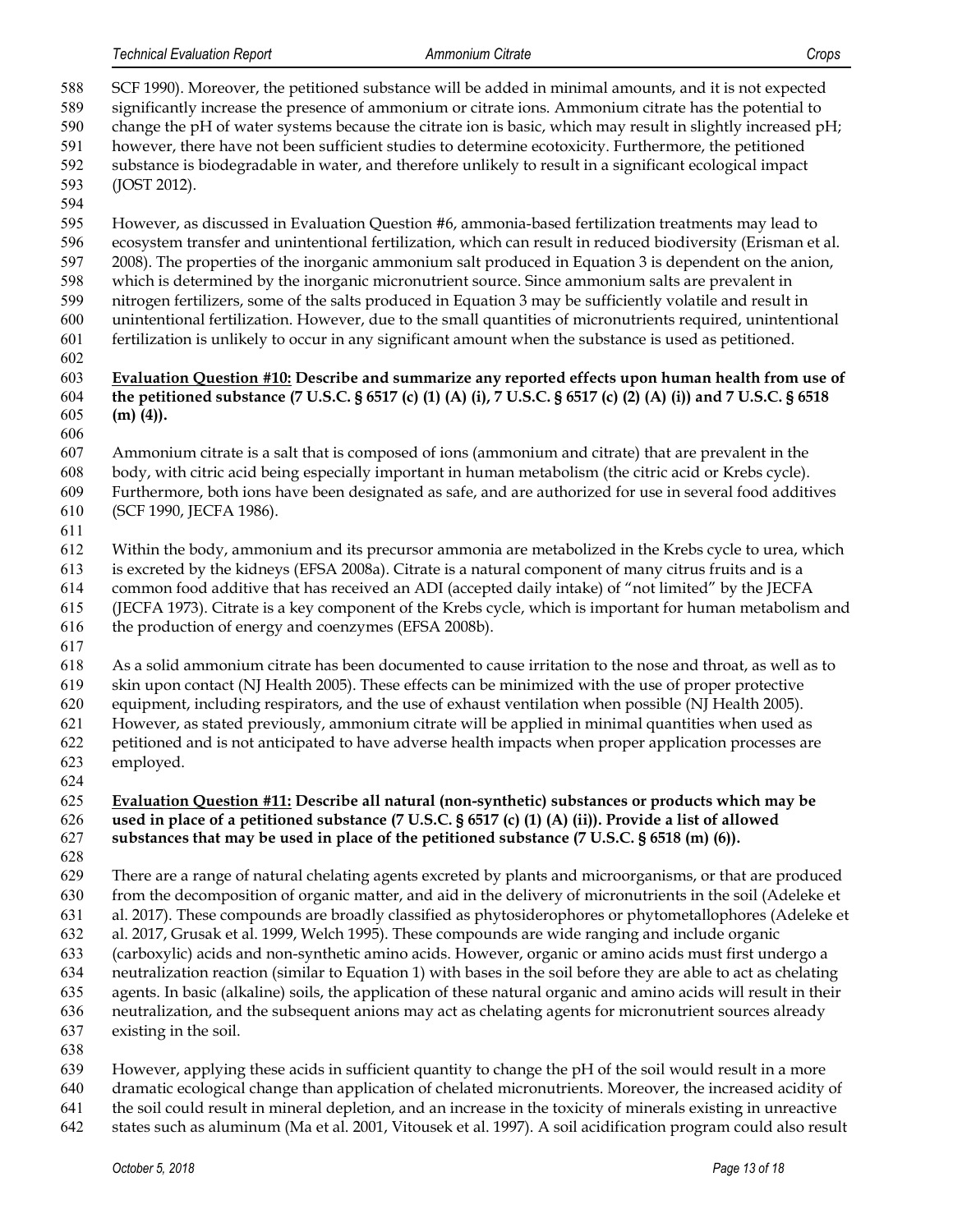in leaching of natural mineral deposits and water pollution resulting from the mass migration of mineral stores from previously insoluble (hydroxide and carbonate) sources (Treseder 2008). Soil acidification is also associated with the degradation of physiological soil conditions, which has a negative impact on a range of soil organisms (Geisseler and Scow 2013, Kirchmann et al. 1994, USDA 2001, Yadvinder-Singh and Beauchamp 1988). Due to the implications of a strategy to increase micronutrient solubility by soil acidification (loss of mineral content, water pollution, physiological soil degradation, increased mineral toxicity), this approach does not provide a likely alternative to the petitioned substance. There are a variety of substances in approved in 7 CFR 205.601 that may be used in place of the petitioned substance as a means of increasing the water solubility of micronutrients. Most of these substances are acids, which would result in a pH change in the soil, converting insoluble hydroxide salts into more soluble micronutrient salts. The approved acids are the following: peracetic acid, boric acid, humic acids, and sulfurous acid. However, like the application of natural organic and amino acids to access natural chelating agents, the application of approved synthetic acids could result in the negative outcomes associated with soil acidification. Lignin sulfonate, or lignosulfonate, is a synthetic chelating agent that the National Organic Program has approved for use in organic agricultural production at §205.601. Like ammonium citrate, lignosulfonates can form chelates with cationic micronutrients, increasing their water solubility and bioavailability (USDA 2011). Lignosulfonates are derived from the biopolymer lignin via the pulping process (Cieschi et al. 2016, USDA 2011). Studies have shown that these chelating agents increase the uptake of both zinc and iron

 micronutrients in crops (Cieschi et al. 2016). Chelating agents have variable bonding strengths to their central atoms (micronutrients) that are dependent on the media and pH of that media, as well as the identity of the micronutrient itself. Based on these differences, it is likely that ammonium citrate may be more appropriate as a chelating agent for certain micronutrients, and may more efficiently deliver those micronutrients in certain soil conditions when compared to lignin sulfonate.

# **Evaluation Question #12: Describe any alternative practices that would make the use of the petitioned substance unnecessary (7 U.S.C. § 6518 (m) (6)).**

Trace amounts of micronutrients are essential to ensure proper plant function and the nutritional value of

the crops harvested. However, these cationic species form insoluble hydroxide salts in alkaline soils,

limiting the availability of these nutrients for plant uptake (Grusak et al. 1999, Janmohammadi et al. 2016).

 This is exacerbated when water is also deficient in the soil (Janmohammadi et al. 2016). Ammonium citrate and other chelating agents overcome this problem by increasing the water solubility of the micronutrients,

allowing plants to more efficiently absorb these micronutrients.

 An alternative to the application of micronutrient chelates is the application of organic matter in the form of manure or compost. These sources of organic matter include micronutrients, natural chelates such as organic and amino acids, and microbes that produce natural chelating agents (Adeleke et al. 2017, Chen et al. 1998, Sorrenti et al. 2012). Sorrenti et al. have reported that compost-based treatments have been shown to enhance yield and quality of pears in calcareous soil, although these results were less successful than the application of iron-chelates (Sorrenti et al. 2012).

 As an alternative to using chelated micronutrients, non-chelated micronutrients may be added to remedy soil deficiencies, as approved at §205.601. Non-chelated micronutrients exist as inorganic salts and are both synthetically and minerally derived. They exist in many different combinations of micronutrient cations and inorganic anions. Since natural forms are found in minerals (solids) they have low water solubility, limiting their bioavailability for plant absorption. Furthermore, if the soil is alkaline, those micronutrients with water solubility will likely be converted to the insoluble hydroxide salts discussed above. Moreover, this approach remains limited in water-deficient soils, which may be unable to sufficiently solubilize the micronutrients for delivery to the root. In comparison, the application of micronutrients as chelates (such as citrate chelates) prevents the formation of insoluble salts (such as the hydroxides discussed above) since

- the chelated micronutrient is enveloped by the chelating agent, rendering it unreactive.
-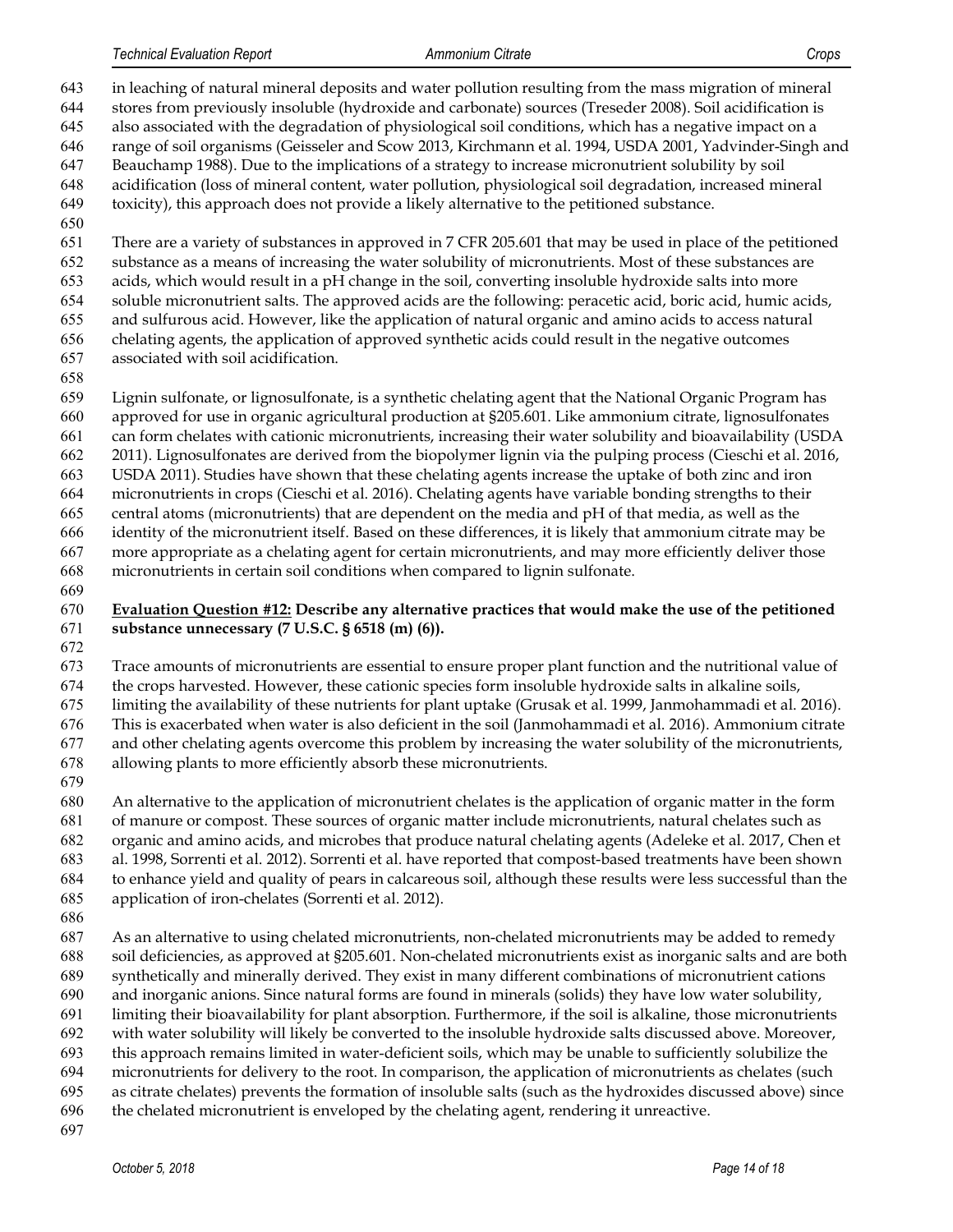Another alternative to chelated micronutrients is acidifying the soil to prevent micronutrient-hydroxide formation and to liberate the originally insoluble nutrient sources. However, as discussed above in Evaluation Question #11, this approach may result in significant negative ecological changes, including depletion of existing nutrient stores, water pollution, physiological degradation of the soil, and increased mineral toxicity. **Report Authorship** The following individuals were involved in research, data collection, writing, editing, and/or final approval of this report: • Philip Shivokevich, Visiting Assistant Professor of Chemistry, University of Massachusetts Amherst • Samantha Olsen, Technical Writer, Savan Group All individuals are in compliance with Federal Acquisition Regulations (FAR) Subpart 3.11—Preventing Personal Conflicts of Interest for Contractor Employees Performing Acquisition Functions. **References** Adeleke R, Nwangburuka C, Oboirien B. 2017. Origins, roles and fates of organic acids in soils: A review. South African Journal of Botany. 108: 393-406. Alvarez-Fernandez A, Diaz-Benito P, Abadia A, Lopez-Millan AF, Abadia J. 2014. Metal species involved in long distance metal transport in plants. Frontiers in Plant Science. 5: 1-20. Blancquaert D, De Steur H, Gellynck X, Van Der Straeten D. 2017. Metabolic engineering of micronutrients in crop plants. Ann. N.Y. Acad. Sci*.* 1390: 59-73. Boiteau RM, Shaw JB, Pasa-Tolic L, Koppenaal DW, Jansson JK. 2018. Micronutrient metal speciation is controlled by competitive organic chelation in grassland soils. Soil Biology and Biochemistry. 120: 283-291. Chen L, Dick WA, Streeter JG, Hoitink HAJ. 1998. Fe chelates from compost microorganisms improve Fe nutrition of soybean and oat. Plant and Soil. 200: 139-147. Cieschi MT, Benedicto A, Hernandez-Apaolaza L, Lucena JJ. 2016. EDTA Shuttle Effect vs. Providing Zn to Navy Bean Plants (*Phaseolus vulgaris L* 'Negro Polo') in a Calcareous Soil. Frontiers in Plant Science. 7: 1-12. 736 Clayton GD, Clayton FE. 1994. Patty's Industrial Hygiene and Toxicology. 4th Ed. Vols. 2A-F: Toxicology. New York, NY: John Wiley and Sons. Datir RB, Lawre SL, Apparao BJ. 2010. Effect of Organically Chelated Micronutrients on Growth and Production in Okra. Asian J. Exp. Biol. Sci. Spl*.* 115-117. Duarte AM, Caixeirinho D, Miguel MG, Sustelo V, Nunes C, Fernandes MM, Marreiros A. 2012. Organic acids concentration in citrus juice from conventional versus organic farming. Acta Horticulturae. 933: 601- 606. Durrett TP, Gassmann W, Rogers EE. 2007. The FRD3-Mediated Efflux of Citrate into the Root Vasculature Is Necessary for Efficient Iron Translocation. Plant Physiology. 144(1): 197-205. Edwards CA, Bohlen PJ, Linden DR, Subler S. 1995. Earthworms in agrosystems. In Earthworm ecology and biogeography. Boca Raton, FL: Lewis.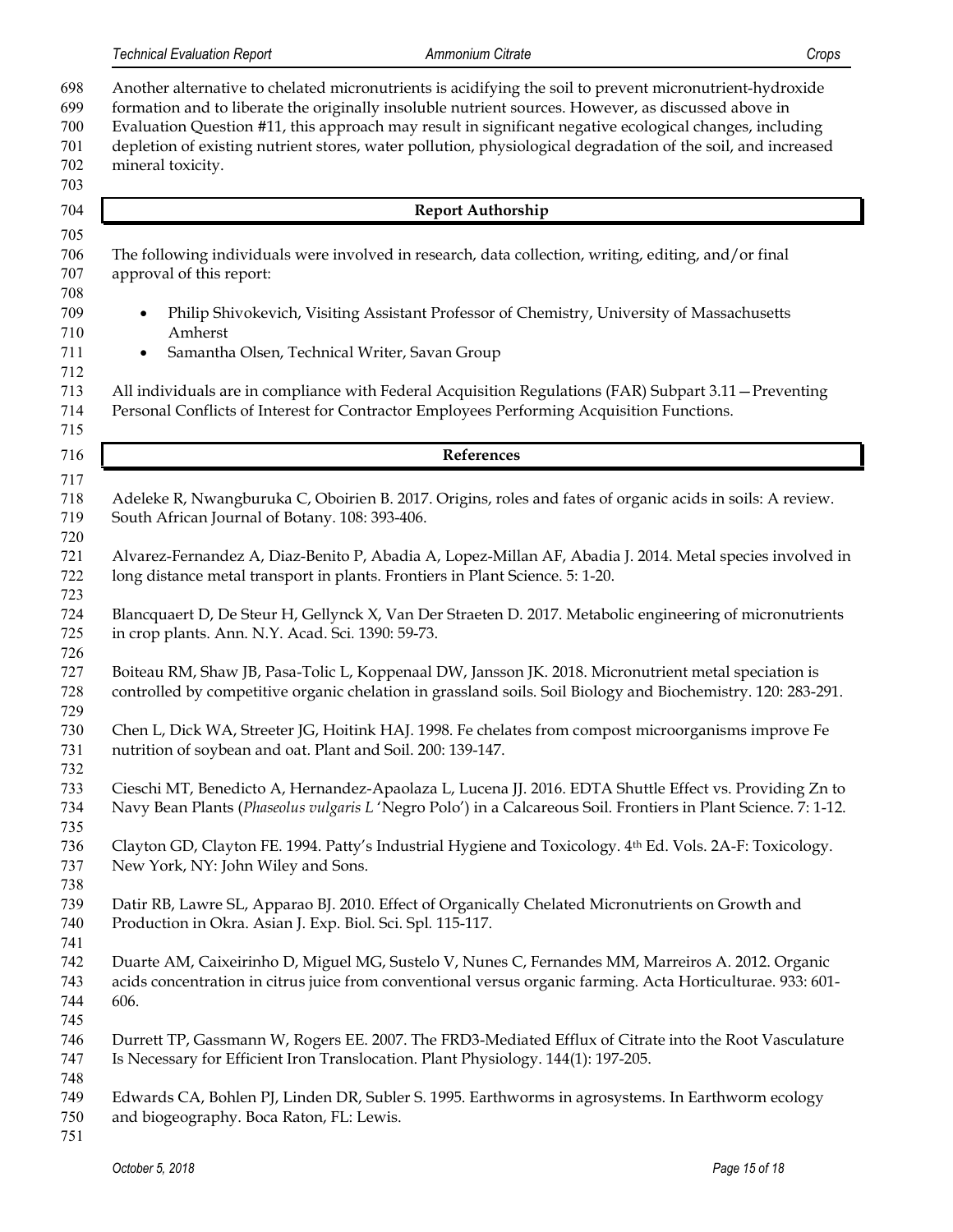| 752<br>753                      | EFSA (European Food Safety Authority). 2008a. Opinion Flavoring Group Evaluation 46 (FGE.46):<br>Ammonia and two ammonium salts from chemical group 30. The EFSA Journal. 1-34.                                                                                                                                                                                                                                      |
|---------------------------------|----------------------------------------------------------------------------------------------------------------------------------------------------------------------------------------------------------------------------------------------------------------------------------------------------------------------------------------------------------------------------------------------------------------------|
| 754<br>755<br>756<br>757<br>758 | EFSA (European Food Safety Authority). 2008b. Vanadium citrate, bismaltolato oxo vanadium abd<br>bisglycinato oxo vanadium added for nutritional purposes to foods for particular nutritional uses and<br>foods (including food supplements) intended for the general population and vandal sulphate, vanadium<br>pentoxide and ammonium monovanadate added for nutritional purposes to food. The EFSA Journal. 634: |
| 759<br>760                      | $1-15.$                                                                                                                                                                                                                                                                                                                                                                                                              |
| 761<br>762<br>763               | EFSA (European Food Safety Authority). 2009. Flavoring Group 42: Ion containing organic substances from<br>chemical group 30. The EFSA Journal. 7: 1-38.                                                                                                                                                                                                                                                             |
| 764<br>765                      | EPA (United States Environmental Protection Agency). Chemistry Dashboard: Citrate. [May 2018]<br>Available from                                                                                                                                                                                                                                                                                                      |
| 766<br>767                      | https://comptox.epa.gov/dashboard/dsstoxdb/calculation_details?model_id=17&search=155037                                                                                                                                                                                                                                                                                                                             |
| 768<br>769<br>770               | Erisman JW, Sutton MA, Galloway J, Klimont Z, Winiwarter W. 2008. How a century of ammonia synthesis<br>changed the world. Nature Geoscience. 1: 636-639.                                                                                                                                                                                                                                                            |
| 771<br>772<br>773               | Geisseler D, Scow KM. 2013. Long-term effects of mineral fertilizers on soil microorganisms - A review.<br>Soil Biology and Biochemistry. 75: 54-63.                                                                                                                                                                                                                                                                 |
| 774<br>775<br>776               | Glusker JP. 1980. Citrate Conformation and Chelation: Enzymatic Implications. Acc. Chem. Res. 13: 345-<br>352.                                                                                                                                                                                                                                                                                                       |
| 777<br>778<br>779               | Grusak MA, Pearson JN, Marentes E. 1999. The physiology of micronutrient homeostasis in field crops.<br>Field Crops Research. 60: 41-56.                                                                                                                                                                                                                                                                             |
| 780<br>781                      | Hall RA. 1915. Tri-Ammonium Citrate. J. Am. Chem. Soc. 37: 208-216.                                                                                                                                                                                                                                                                                                                                                  |
| 782<br>783<br>784<br>785        | IUPAC (International Union of Pure and Applied Science). 1997. Compendium of Chemical Terminology.<br>2 <sup>nd</sup> Ed. (the "Gold Book"). Compiled by McNaught AD and Wilkinson A. Blackwell Scientific Publications.<br>Oxford.                                                                                                                                                                                  |
| 786<br>787<br>788               | Janmohammadi M, Navid A, Segherloo AE, Sabaghnia N. 2016. Impact of nano-chelated micronutrients<br>and biological fertilizers on growth performance and grain yield of maize under deficit irrigation<br>condition. Biologija. 2: 134-147.                                                                                                                                                                          |
| 789<br>790<br>791<br>792<br>793 | JECFA (Joint FAO/WHO Expert Committee on Food Additives). 1973. Toxicological evaluation of some<br>thickening agents, antimicrobials, antioxidants, emulsifiers, and thickening agents. Toxicological<br>monographs: WHO Food Additives Series. No. 5. [April 2018] Available from<br>http://www.inchem.org/documents/jecfa/jeceval/jec_306.htm.                                                                    |
| 794<br>795<br>796<br>797        | JECFA (Joint FAO/WHO Expert Committee on Food Additives). 1986. Evaluation of certain food additives<br>and contaminants. In the 29th report of the Joint FAO/WHO Expert Committee on Food Additives. WHO<br>Technical Report Series. No. 733. [April 2018] Available from                                                                                                                                           |
| 798<br>799                      | http://apps.who.int/iris/bitstream/handle/10665/37285/WHO_TRS_733.pdf?sequence=1.                                                                                                                                                                                                                                                                                                                                    |
| 800<br>801<br>802               | JOST (JOST Chemical). 2012. SDS: Ammonium Citrate Dibasic. [May 2018] Available from<br>https://www.jostchemical.com/documentation/SDS/Ammonium%20Citrate%20Dibasic%20(3012-65-<br>$5)$ .pdf                                                                                                                                                                                                                         |
| 803<br>804<br>805<br>806        | Kallenbach C, Grandy AS. 2011. Controls over soil microbial biomass responses to carbon amendments in<br>agricultural systems: a meta-analysis. Agricultural Ecosystems & Environment. 144: 241-252.                                                                                                                                                                                                                 |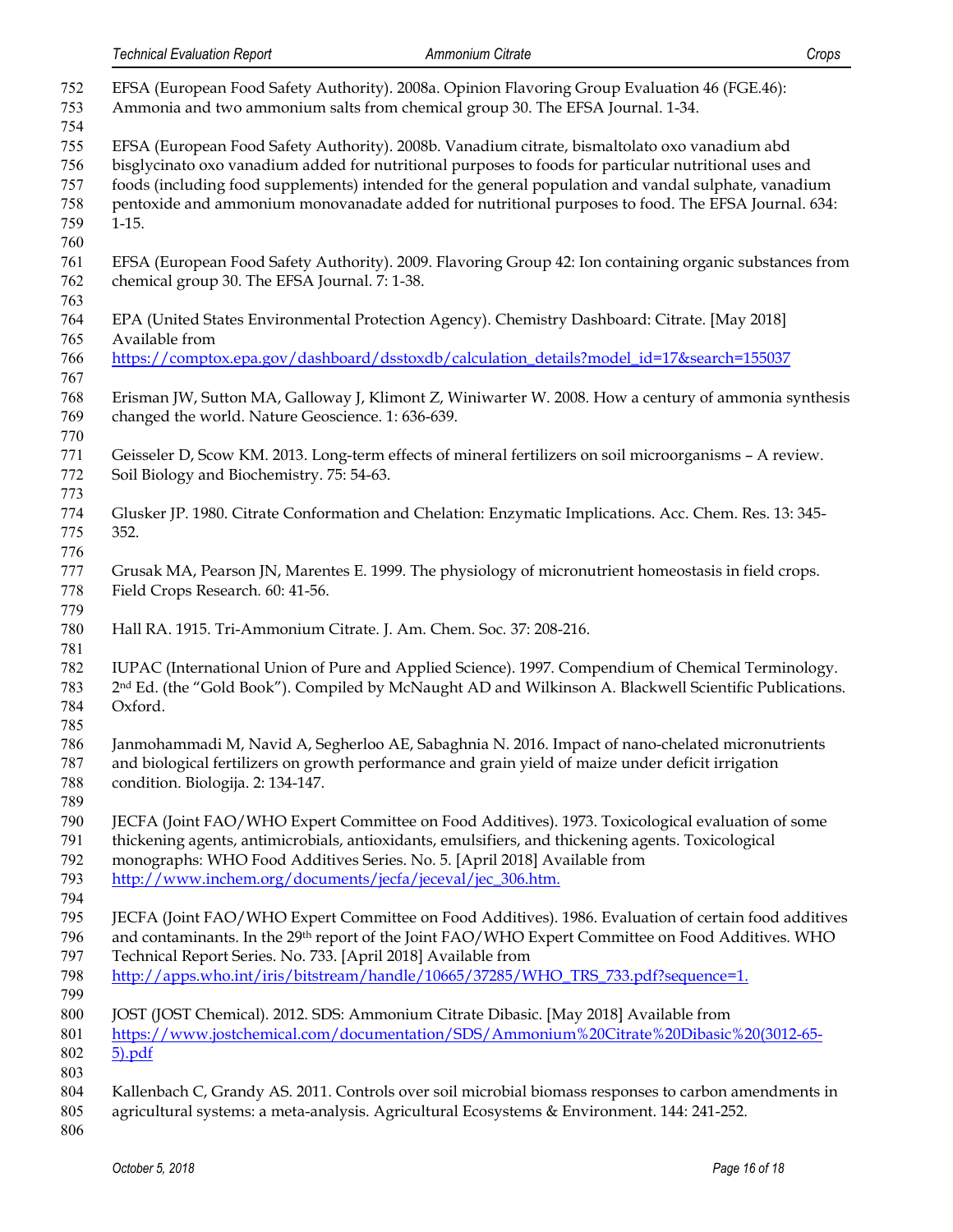| 807<br>808<br>809               | Kirchmann H, Persson J, Carlgren K. 1994. The Ultuna Long-term Soil Organic Experiment, 1956-1991.<br>Department of Soil Sciences, Swedish University of Agricultural Sciences, Upsala.                                                                          |
|---------------------------------|------------------------------------------------------------------------------------------------------------------------------------------------------------------------------------------------------------------------------------------------------------------|
| 810<br>811<br>812               | Kirk-Othmer Encyclopedia of Chemical Technology. 1992. 4th Ed. Vol.1. New York, NY: John Wiley and<br>Sons.                                                                                                                                                      |
| 813<br>814<br>815               | Kirk-Othmer Encyclopedia of Chemical Technology. 1993. 4th Ed. Vol.1. New York, NY: John Wiley and<br>Sons.                                                                                                                                                      |
| 816<br>817<br>818               | Liu L, Greaver TL. 2010. A global perspective on belowground carbon dynamics under nitrogen<br>enrichment. Ecology Letters. 13: 1819-1828.                                                                                                                       |
| 819<br>820<br>821<br>822        | Lotfy WA, Ghanem ER, El-Helow ER. 2007. Citric acid production by a novel Aspergillus niger isolate: II.<br>Optimization of process parameters through statistical experimental designs. Bioresource Technology.<br>98(18): 3470-3477.                           |
| 823<br>824<br>825               | Lu M, Yang Y, Fang C, Zhao X, Chen J, Yang X, Li B. 2011. Responses of ecosystem nitrogen cycle to<br>nitrogen addition : a meta-analysis. New Phytologist. 189 : 1040-1050.                                                                                     |
| 826<br>827<br>828               | Ma JF, Ryan PR, Delhaize E. 2001. Aluminum tolerance in plants and the complexing role of organic acids.<br>TRENDS in Plant Science. 6: 273-278.                                                                                                                 |
| 829<br>830                      | Merck. 1983. The Merck Index: an encyclopedia of chemicals, drugs, and biologicals 10 <sup>th</sup> Ed. Rahway, NJ:<br>Merck & Co.                                                                                                                               |
| 831<br>832<br>833               | MeSH (Medical Subject Headings) D000641. Ammonia. [April 2018] Available from<br>https://www.ncbi.nlm.nih.gov/mesh/68000641.                                                                                                                                     |
| 834<br>835<br>836               | New Jersey Department of Health and Senior Services. 2005. Ammonium Citrate Hazardous Substance<br>Fact Sheet. [April 2018] Available from http://www.nj.gov/health/eoh/rtkweb/documents/fs/0096.pdf.                                                            |
| 837<br>838<br>839               | NOP (National Organic Program). 2016. 5034-1 Guidance Materials for Organic Crop Production. [May<br>2018] Available from https://www.ams.usda.gov/sites/default/files/media/NOP-5034-1.pdf                                                                      |
| 840<br>841<br>842<br>843        | PubChem CID 222. Ammonia. [April 2018] Available from<br>https://pubchem.ncbi.nlm.nih.gov/compound/222#section=Top.                                                                                                                                              |
| 844<br>845<br>846               | PubChem CID 13725959. Ammonium Citrate. [April 2018] Available from<br>https://pubchem.ncbi.nlm.nih.gov/compound/13725959#section=Top.                                                                                                                           |
| 847<br>848<br>849               | PubChem CID 18171. Ammonium Citrate. [April 2018] Available from<br>https://pubchem.ncbi.nlm.nih.gov/compound/18171#section=Top.                                                                                                                                 |
| 850<br>851                      | Ryan J, Sommer R, Ibrikci H. 2012. Fertilizer Best Management Practices: A Perspective from the Dryland<br>West Asia-North Africa Region. Journal of Agronomy and Crop Science. 198: 57-67.                                                                      |
| 852<br>853<br>854<br>855<br>856 | SCF (Scientific Committee for Food). 1990. Report of the Scientific Committee for Food on a First Series of<br>Food Additives of Various Technological Functions. Twenty-fifth series. [April 2018] Available from<br>http://aei.pitt.edu/40834/1/25th_food.pdf. |
| 857<br>858                      | Shriver DF, Atkins PW. 2008. Inorganic Chemistry 4 <sup>th</sup> Ed. New York, NY: W.H. Freeman and Company.                                                                                                                                                     |
| 859                             | Sigma-Aldrich. 2016. SDS: Ammonium citrate tribasic. [April 2018] Available from                                                                                                                                                                                 |

[https://www.sigmaaldrich.com/MSDS/MSDS/DisplayMSDSPage.do?country=US&language=en&produ](https://www.sigmaaldrich.com/MSDS/MSDS/DisplayMSDSPage.do?country=US&language=en&productNumber=A1332&brand=SIGMA&PageToGoToURL=https%3A%2F%2Fwww.sigmaaldrich.com%2Fcatalog%2Fproduct%2Fsigma%2Fa1332%3Flang%3Den)